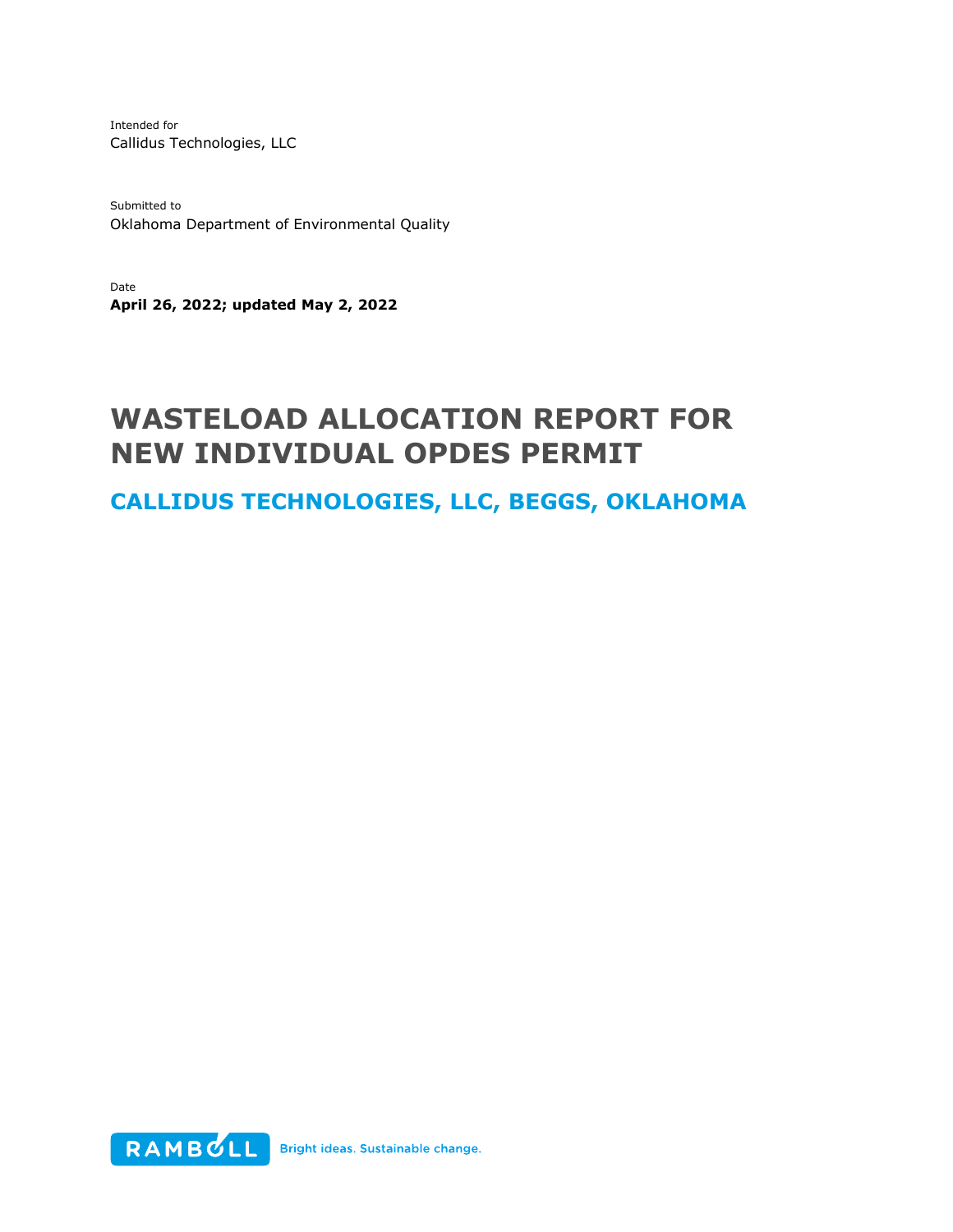### **WASTELOAD ALLOCATION REPORT FOR NEW INDIVIDUAL OPDES PERMIT CALLIDUS TECHNOLOGIES, LLC, BEGGS, OKLAHOMA**

| Project name<br>Project no. | <b>Wasteload Allocation Report for new Individual OPDES Permit</b><br>1690020113 |
|-----------------------------|----------------------------------------------------------------------------------|
| Recipient                   | <b>Oklahoma Department of Environmental Quality</b>                              |
| Date                        | May 2, 2022                                                                      |
| Prepared by                 | Robin L. Richards, REM                                                           |
| Checked by                  | <b>Ryan Kirkland, PE</b>                                                         |

Ramboll 4245 North Fairfax Drive Suite 700 Arlington, VA 22203 USA

T +1 703 516 2300 F +1 703 516 2345 https://ramboll.com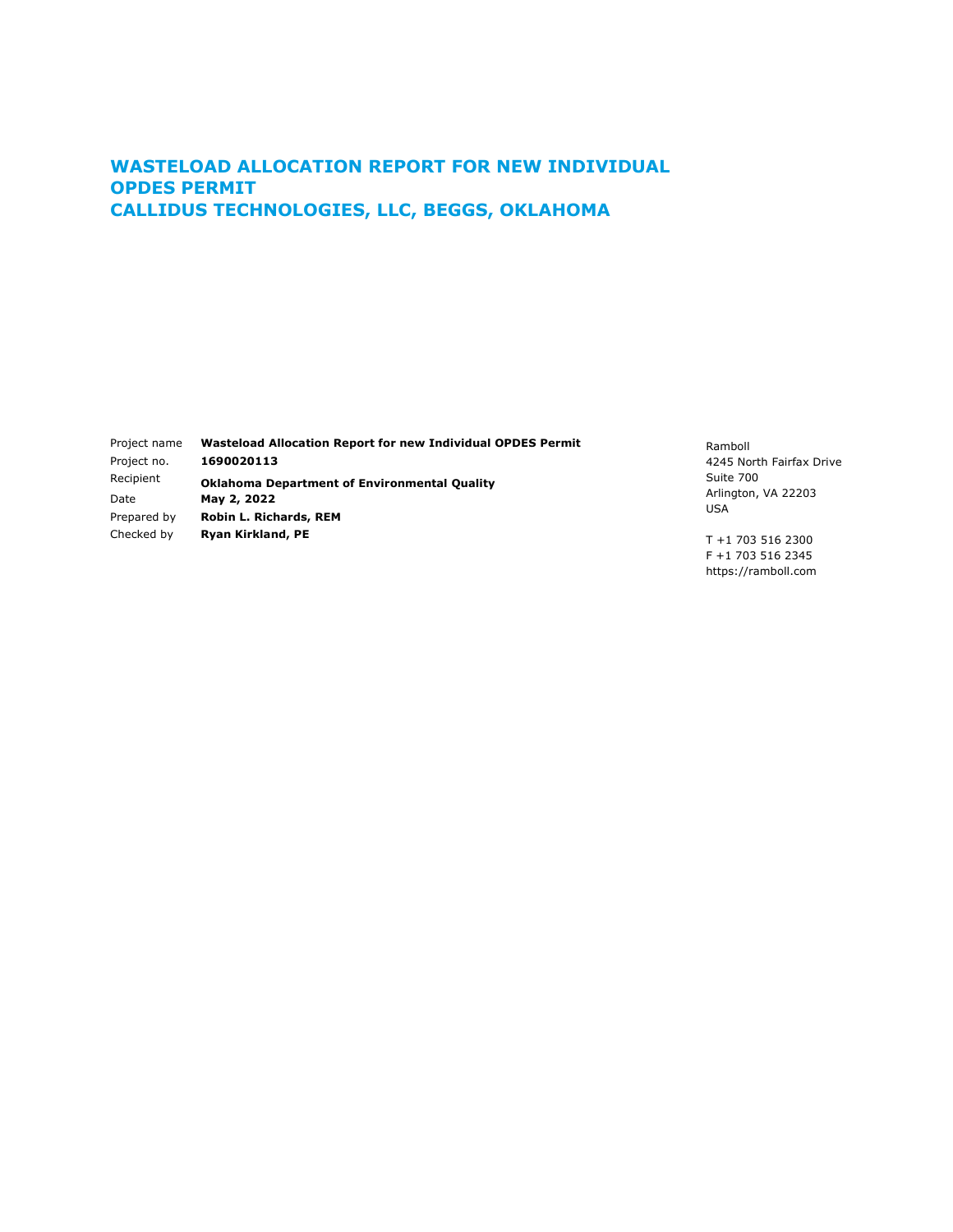### **CONTENTS**

| 1.  | <b>Background</b>                           | 2 |
|-----|---------------------------------------------|---|
| 2.  | <b>Problem Definition</b>                   | 4 |
| 3.  | <b>Endpoint Identification</b>              | 4 |
| 4.  | <b>Source Analysis</b>                      | 4 |
| 4.1 | Point Source                                | 4 |
| 4.2 | Non-Point Sources                           | 5 |
| 4.3 | Tiger Creek Ambient Conditions              | 5 |
| 5.  | Linkage between Sources and Receiving Water | 5 |
| 5.1 | Tiger Creek Model Inputs                    | 5 |
| 5.2 | Margin of Safety                            | 5 |
| 5.3 | Allocations                                 | 5 |
| 6.  | <b>Final Recommendations</b>                | 5 |

### **APPENDICES**

**[Appendix A](#page-7-0)** [Streeter-Phelps Wasteload Allocation Spreadsheets](#page-7-1)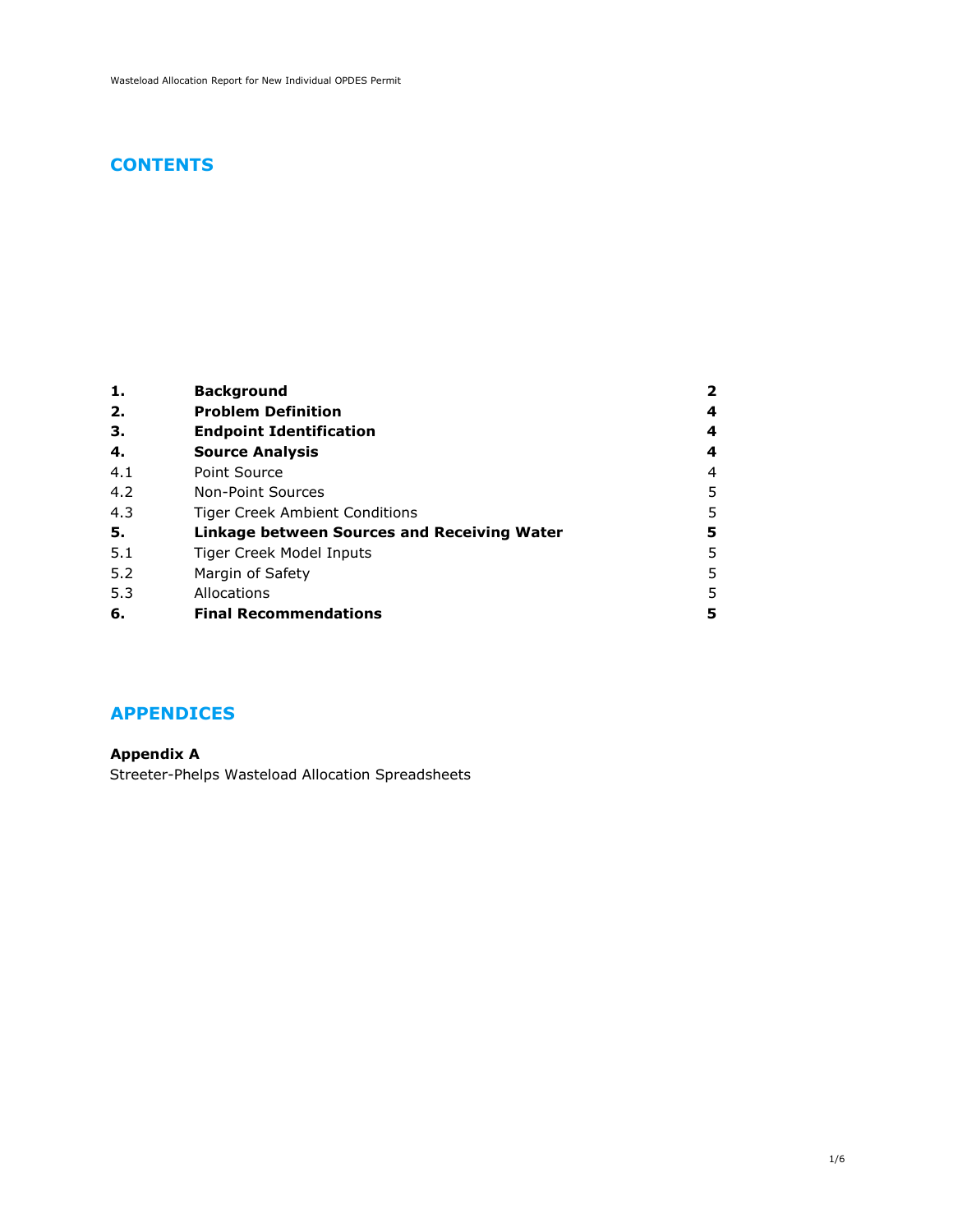## <span id="page-3-0"></span>**1. BACKGROUND**

Callidus Technologies, LLC., a subsidiary of Honeywell UOP, conducts testing on a variety of flares, burners, kilns, and incinerators. The facility is located in the SW 1/4 of Section 28, Township 15N, Range 11E, Okmulgee County, Oklahoma at 2499 Highway 16, Beggs, OK 74421- 2981. The General Industrial Stormwater Permit was issued when the facility was operating under the primary standard industrial classification (SIC) code 8734 for Industrial Furnaces and Ovens. The facility currently operates under the SIC code 8734 for Testing Laboratories and is no longer a manufacturing operation. The associated North American industry classification system (NAICS) codes is 541380 for Testing Laboratories. Currently, facility wastewater is collected and sent for offsite disposal. Recently, a new cooling tower was installed, which will include an occasional blowdown.

With the new cooling tower, the facility is requesting an individual OPDES Permit (application submitted July 2021) to discharge the following wastewaters via Proposed Outfall 001:

| Source                        | Maximum<br>Monthly<br><b>Total</b><br>Volume<br>(gallons) |
|-------------------------------|-----------------------------------------------------------|
| Cooling Tower Blowdown (CTBD) | 375                                                       |
| Boiler Water Blowdown (BB)    | 480                                                       |
| Probe Cooling Water (PCW)     | 70                                                        |
| Ductwork Cooling Water (DCW)  | 120                                                       |
| <b>Total Wastewater Flow</b>  | 1,045                                                     |

These facility wastewater dischargers are sporadic, intermittent, and infrequent. As agreed to with ODEQ for the purpose of developing a maximum monthly average effluent flow, the following hypothetical operational month (most likely in the summer given cooling tower blowdown) was developed:

|                                             | <b>Table 2: Hypothetical Operational Month</b> |                                           |               |                                          |
|---------------------------------------------|------------------------------------------------|-------------------------------------------|---------------|------------------------------------------|
| <b>Summer</b><br><b>Month</b><br><b>Day</b> | <b>Total</b><br><b>Volume</b><br>gals          | <b>Total</b><br><b>Time</b><br><b>hrs</b> | <b>Source</b> | <b>Total</b><br><b>Volume</b><br>gallons |
|                                             |                                                |                                           |               |                                          |
| 2                                           |                                                |                                           |               |                                          |
| 3                                           | n                                              | n                                         |               |                                          |
| 4                                           |                                                | n                                         |               |                                          |
| 5                                           | 375                                            | 10                                        | <b>CTBD</b>   | 375                                      |
| 6                                           |                                                |                                           |               |                                          |
| 7                                           |                                                |                                           |               |                                          |
| 8                                           |                                                |                                           |               |                                          |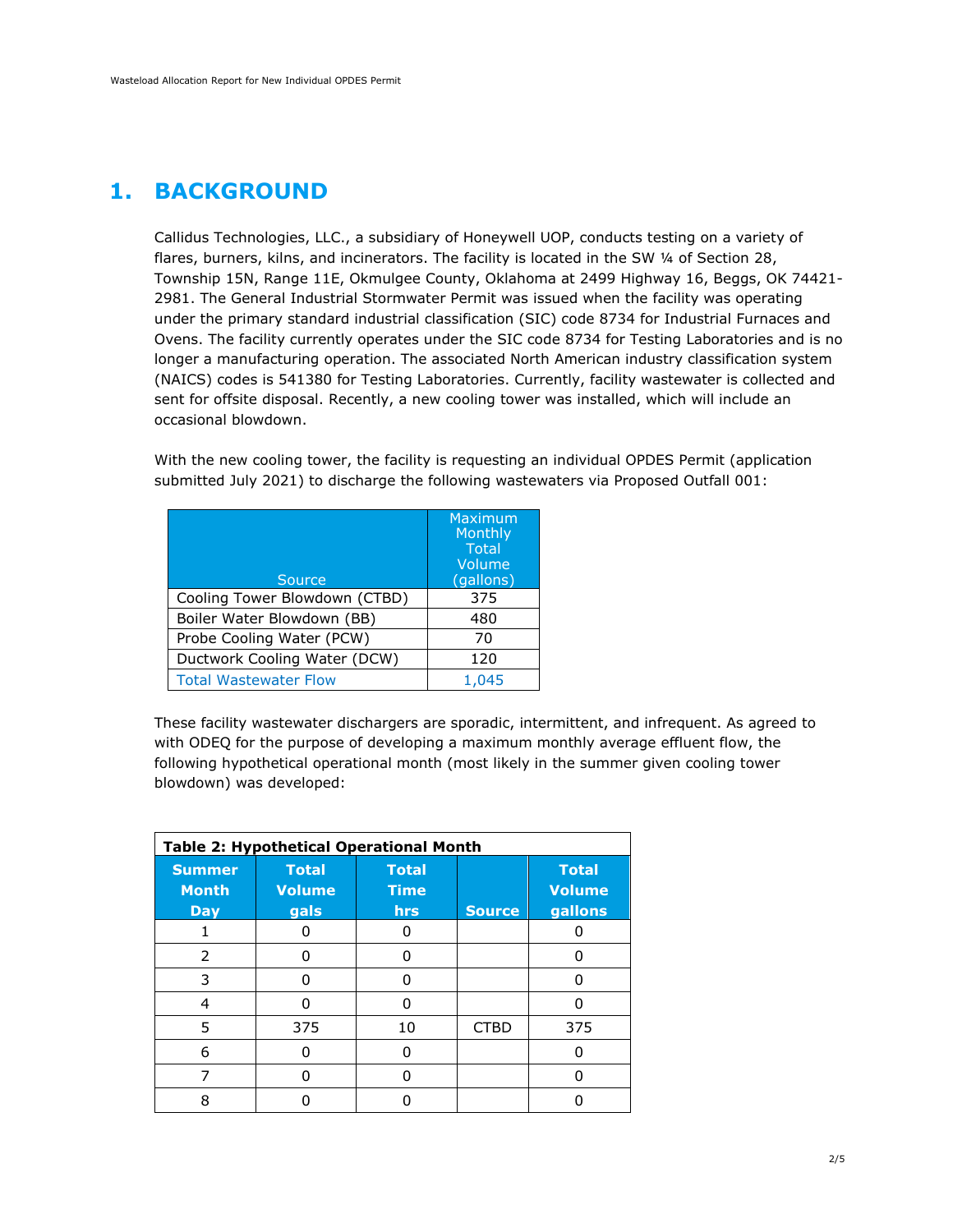|                               |                        | <b>Table 2: Hypothetical Operational Month</b> |               |                               |
|-------------------------------|------------------------|------------------------------------------------|---------------|-------------------------------|
| <b>Summer</b><br><b>Month</b> | <b>Total</b><br>Volume | <b>Total</b><br><b>Time</b>                    |               | <b>Total</b><br><b>Volume</b> |
| <b>Day</b>                    | gals                   | hrs                                            | <b>Source</b> | gallons                       |
| 9                             | 480                    | 8                                              | <b>BB</b>     | 480                           |
| 10                            | $\mathbf 0$            | 0                                              |               | $\mathbf 0$                   |
| 11                            | 0                      | 0                                              |               | $\mathbf 0$                   |
| 12                            | $\mathbf 0$            | 0                                              |               | $\mathbf 0$                   |
| 13                            | $\mathbf 0$            | 0                                              |               | $\mathbf 0$                   |
| 14                            | $\mathbf 0$            | $\mathbf 0$                                    |               | $\mathbf 0$                   |
| 15                            | $\mathsf 0$            | 0                                              |               | $\mathbf 0$                   |
| 16                            | $\mathbf 0$            | 0                                              |               | $\mathbf 0$                   |
| 17                            | $\mathbf 0$            | 0                                              |               | $\mathbf 0$                   |
| 18                            | $\mathbf 0$            | 0                                              |               | $\mathbf 0$                   |
| 19                            | 0                      | 0                                              |               | $\mathbf 0$                   |
| 20                            | $\mathsf 0$            | 0                                              |               | $\mathbf 0$                   |
| 21                            | 0                      | 0                                              |               | $\mathbf 0$                   |
| 22                            | 0                      | 0                                              |               | 0                             |
| 23                            | 0                      | 0                                              |               | $\mathbf 0$                   |
| 24                            | 70                     | $\mathbf{1}$                                   | <b>PCW</b>    | 70                            |
| 25                            | $\mathbf 0$            | 0                                              |               | $\mathbf 0$                   |
| 26                            | 0                      | 0                                              |               | 0                             |
| 27                            | 0                      | 0                                              |               | 0                             |
| 28                            | 0                      | 0                                              |               | 0                             |
| 29                            | 120                    | $\overline{4}$                                 | <b>DCW</b>    | 120                           |
| 30                            | $\overline{0}$         | $\overline{0}$                                 |               | $\overline{0}$                |
| $Sum =$                       | 1045                   | 23 hrs                                         |               | 1045                          |
| Average $=$                   |                        | 4 days                                         |               | 261.25                        |

Outfall 001 will be a discharge pipe dedicated to conveying only the facility wastewaters to an unnamed tributary that also receives the permitted stormwater associated with industrial activity. The unnamed tributary (UNT) connects to Tiger Creek at 35.73075º, -96.13845º. Tiger Creek (OK520700020160\_00) is a 7.09 mile long stream with beneficial uses of:

- Agriculture
- Aesthetics
- Warm Water Aquatic Community
- Primary Body Contact Recreation
- Fish Consumption

Tiger Creek is not listed in the 2020 303(d) list as being impaired for beneficial use, and is listed as Category 3 - Insufficient or no data and information to determine if any designated use is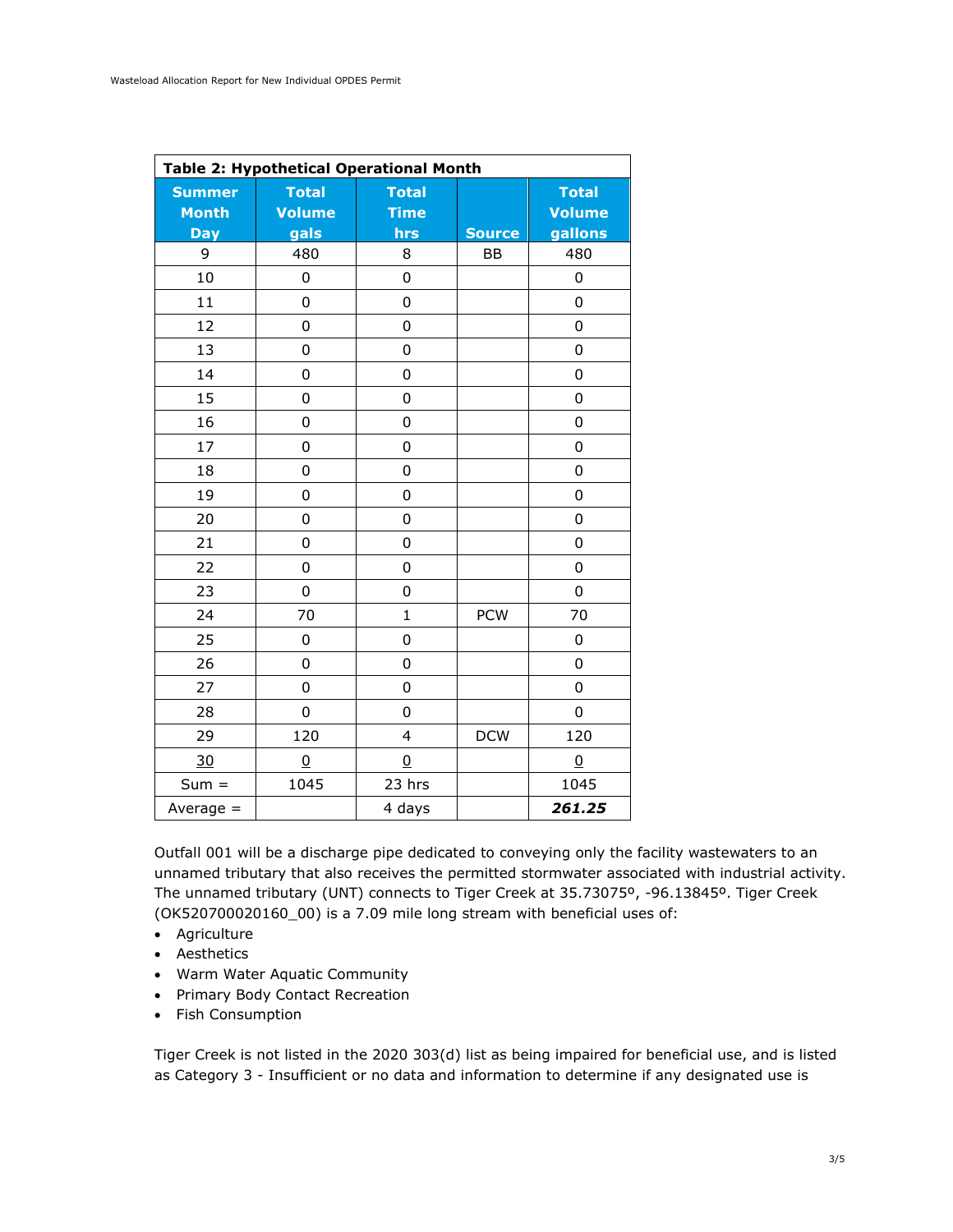<span id="page-5-0"></span>attained. Tiger Creek flows into Salt Creek about 1.3 miles from where the UNT joins Tiger Creek. Salt Creek flows into the Deep Fork of the Canadian River.

## **2. PROBLEM DEFINITION**

This Wasteload Allocation (WLA) has been developed as this is a new discharge of cBOD<sub>5</sub> to Tiger Creek. The source of cBOD<sub>5</sub> in Outfall 001 is the cooling tower blowdown, which can contain residuals of a non-oxidizing biocide with an active ingredient of glutaraldehyde. There are no known sources of ammonia-N or other sources of  $\text{cBOD}_5$  other than that contained in the facility supply water from Okmulgee Rural Water District.

As the discharge of wastewaters is sporadic, intermittent and infrequent, and models for wasteload allocation are developed for continuous flowing and steady-state conditions, assumptions, with agreement of ODEQ, had to be utilized, for example:

- The max  $Q_e$ 30 flow of 261.25 gpd is continuous
- <span id="page-5-1"></span>• The same max  $Q_e$ 30 of 261.25 gpd occurs for the three seasons

## **3. ENDPOINT IDENTIFICATION**

The Oklahoma Water Quality Standards define DO criteria for two flow regimes: critical low-flow and nuisance conditions. The critical low-flow will be either 7Q2 or 1.0 cfs, whichever is greater. For Tiger Creek, 1.0 cfs is utilized. Nuisance condition (DO below 2 mg/L) applies only when there is no upstream flow for an intermittent stream and applies for Tiger Creek.

The following numerical dissolved oxygen criteria for Warm Water Aquatic Community (WWAC) apply to Tiger Creek at Critical Low-Flow Condition (7Q2)

- Summer (Jun–Oct) at 32°C: 5.0 mg/L
- Spring (Apr–May) at 25°C: 6.0 mg/L
- Winter (Nov-Mar) at 18°C: 5.0 mg/L

Oklahoma antidegradation policy (OAC 785:45-3) requires protecting all waters of the state from degradation of water quality. The allocated loadings/concentrations in this report were set with regards for all elements of the Oklahoma Water Quality standards that include the antidegradation policy

## <span id="page-5-2"></span>**4. SOURCE ANALYSIS**

#### <span id="page-5-3"></span>**4.1 Point Source**

At this time, the exact location of the Outfall 001 discharge pipe to the UNT is not known. The facility is constructing a series of pipes inside the fenceline to collect contact cooling waters, boiler blowdown, and cooling tower blowdown, that will then convey via a single pipeline to the UNT, as new Outfall 001, potentially at 36,74136°, -96.151850°. The unnamed tributary (UNT) connects to Tiger Creek at 35.73075°, -96.13845°.

As per the public notice of the Permit Application: "The discharge, which will consist of cooling water blowdown, boiler blowdown, process contact cooling water, and stormwater runoff will be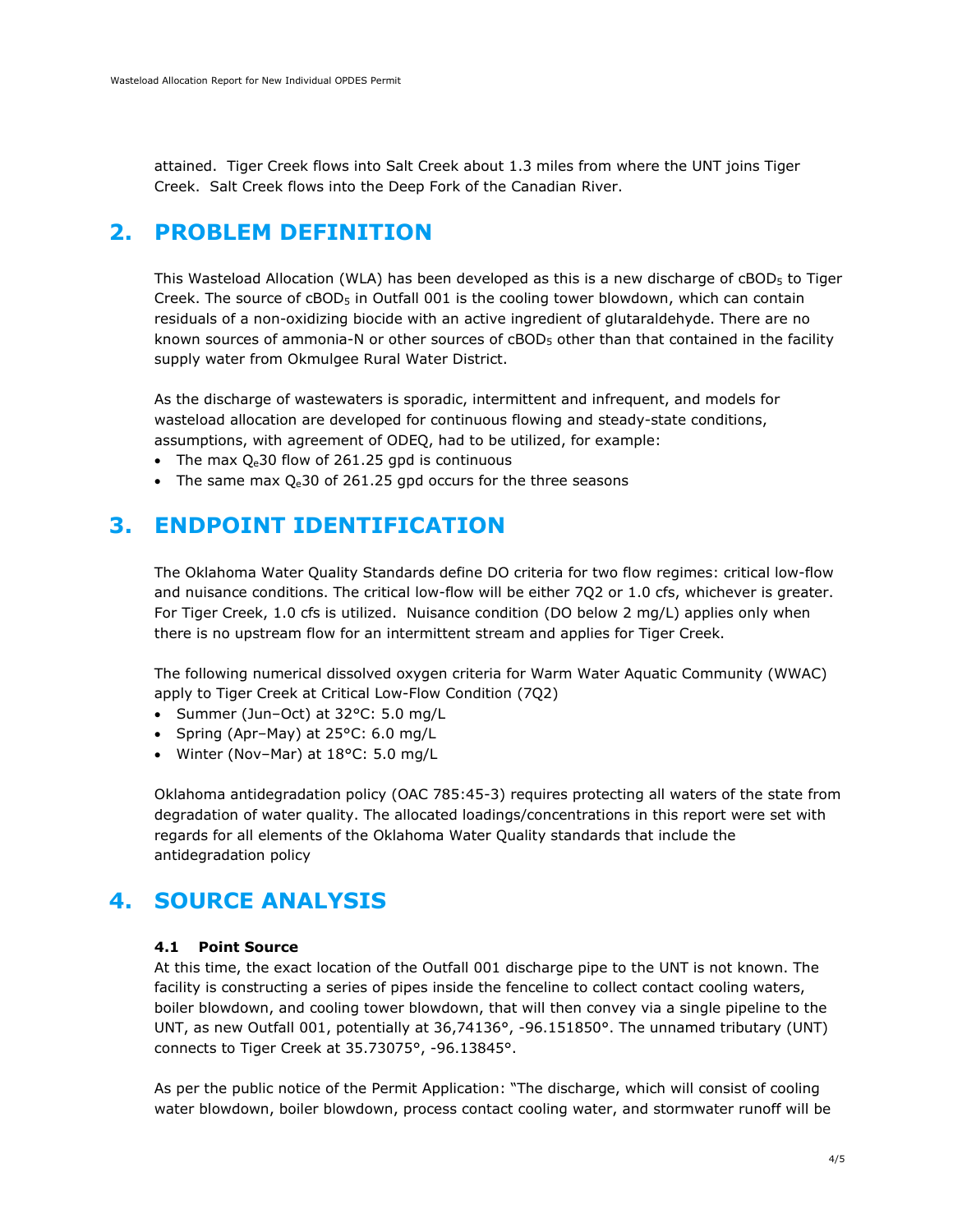to an unnamed tributary to the nearby Tiger Creek in the SE 1/4, SE 1/4, SW 1/4 of Section 28, Township 15N, Range 11E of Oklahoma.

#### <span id="page-6-0"></span>**4.2 Non-Point Sources**

The allocations in this waterbody assessment are driven by critical instream dissolved oxygen conditions (low-flow and high temperature) as defined in the Oklahoma Water Quality Standards. Low-flow conditions, by definition, assume little or no runoff. This assumption, combined with the use of background loadings from upstream flow and conservative kinetic inputs, accounts for any non-point source (NPS) impact that may exist in the study area.

### <span id="page-6-1"></span>**4.3 Tiger Creek Ambient Conditions**

- Flow: 1 cfs
- $\bullet$  cBOD<sub>5</sub>: 2.0 mg/L
- Ammonia-N: 0.15 mg/L
- <span id="page-6-2"></span>• DO: 6 mg/L except summer at 5.5 mg/L

## **5. LINKAGE BETWEEN SOURCES AND RECEIVING WATER**

ODEQ requested that modeling be conducted utilizing a steady-state model versus a BOD<sub>5</sub> mass balance spreadsheet. A desktop Streeter-Phelps model was utilized to determine the impact of DO-demanding substances on the in-stream DO concentration.

#### <span id="page-6-3"></span>**5.1 Tiger Creek Model Inputs**

The primary kinetic inputs were derived from literature values and the past WLAs performed by ODEQ and are presented under "River" column on the spreadsheet presented in Appendix A. The Tiger Creek inputs remained the same for each season except temperature and DO.

### <span id="page-6-4"></span>**5.2 Margin of Safety**

ODEQ requested for the hypothetical max  $Q<sub>e</sub>$ 30, and the projected effluent (discharge does not exist at this time) ammonia-N, cBOD<sub>5</sub>, and DO be subjected to a 20% margin of safety (MOS) as, obviously, this is an uncalibrated, simple source models. In addition, cBOD5 was increased beyond the 20% MOS until the DO criteria are met. Ammonia-N was not increased as there are no known sources of ammonia-N to Outfall 001. The effluent inputs can be found in Appendix A under the column labeled "Effluent."

### <span id="page-6-5"></span>**5.3 Allocations**

<span id="page-6-6"></span>Appendix A presents the results from modeling 0.58 lb/d cBOD<sub>5</sub> and 0.00082 lb/d Ammonia-N for the three seasons; the DO in-stream criteria are attained.

## **6. FINAL RECOMMENDATIONS**

ODEQ has recommended the following limits for Outfall 001:

- Monthly Average flow  $= 314$  gpd (model input  $= 314$  gpd)
- Monthly Average  $cBOD_5 = 185$  mg/L (model input = 222 mg/L)
- Monthly Average NH3-N =  $0.26$  mg/L (model input =  $0.312$  mg/L)
- Monthly Average DO = 5.0 mg/L (model input =  $4 \text{ mg/L}$ )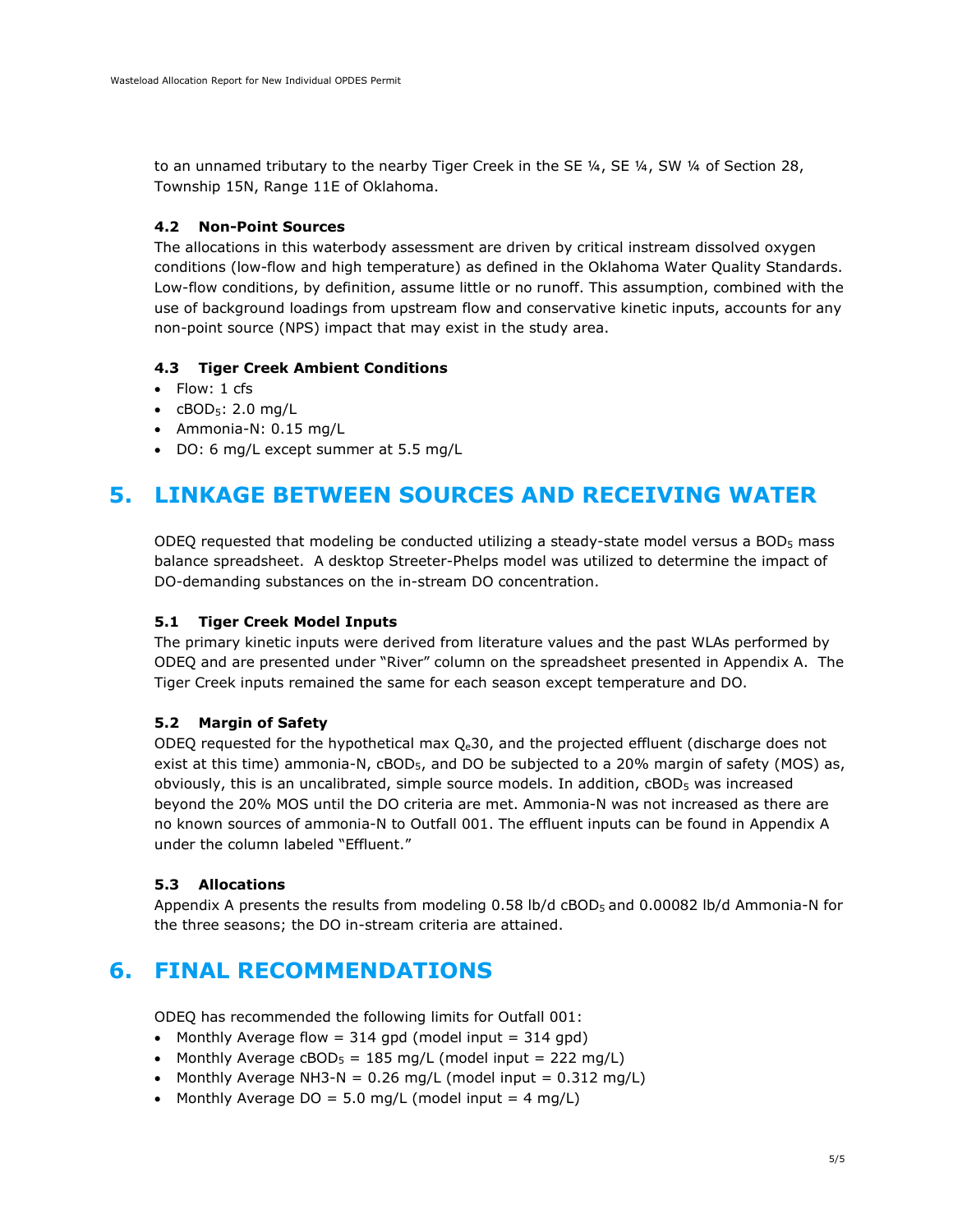<span id="page-7-0"></span>Wasteload Allocation Report for New Individual OPDES Permit

### <span id="page-7-1"></span>**APPENDIX A STREETER-PHELPS WASTELOAD ALLOCATION SPREADSHEETS**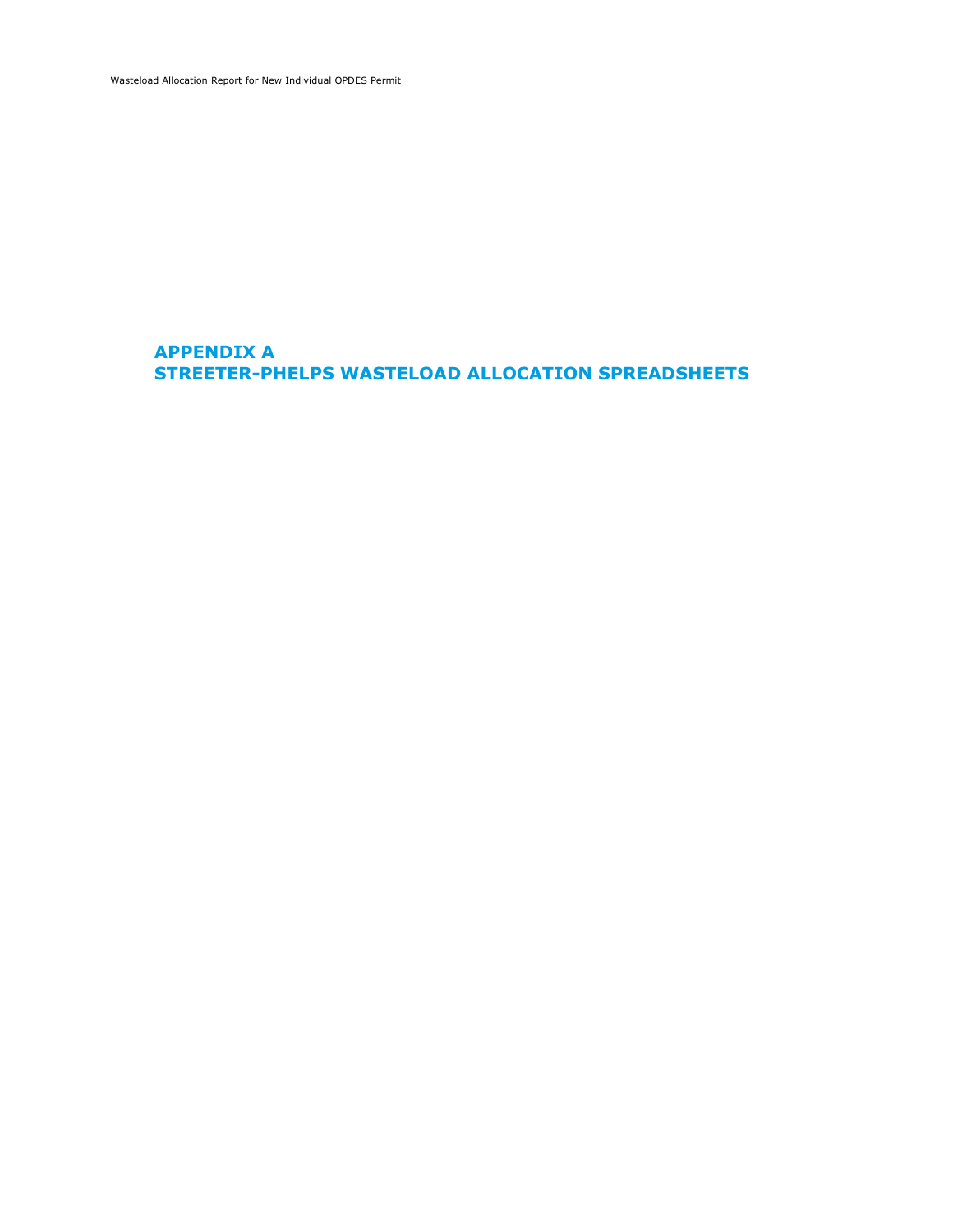#### **Streeter-Phelps Dissolved Oxygen Model** 20% MOS

|             | Deficit Deficit | <b>River Only</b> | <b>River+Source</b> | <b>Source-Ambient</b> |             |                  | Remaining                  |                |                |           | DO                  | <b>DO</b>         | <b>Source-Ambient</b> |           |                  |           |                                            |                     | Remaining |
|-------------|-----------------|-------------------|---------------------|-----------------------|-------------|------------------|----------------------------|----------------|----------------|-----------|---------------------|-------------------|-----------------------|-----------|------------------|-----------|--------------------------------------------|---------------------|-----------|
| <b>CBOD</b> | <b>NBOD</b>     | DO.               | DO.                 | <b>DO Deficit</b>     | <b>CBOD</b> | <b>Organic N</b> | <b>NH3-N</b>               | <b>Nitrite</b> | <b>Nitrate</b> | <b>RM</b> | <b>River+Source</b> | <b>River Only</b> | <b>DO Deficit</b>     | <b>RM</b> | <b>Organic N</b> | NH3-N     | Nitrite                                    | Nitrate             | CBOD      |
|             | 0.00            | 6.00              | 6.0                 | 0.001                 | 2.70        | 0.050            | 0.15                       | 0.0            |                |           | 5.9990305           | 6                 | 0.000969499           |           | 0.04999903       | 0.1500786 |                                            | 0                   | 2.7035173 |
| 2.12        | 0.06            | 6.08              | 6.07                | 0.0091                | 2.46        | 0.040            | 0.13                       | 0.03           |                | 0.1       | 6.0660587           | 6.075133812       | 0.009075097           | 0.1       | 0.039565756      | 0.1280629 | 0.0288374                                  | 0.0036116           | 2.4644595 |
| 2.02        | 0.10            | 6.14              | 6.13                | 0.0134                | 2.25        | 0.031            | 0.11                       | 0.05           | 0.01           | 0.2       | 6.1294956           | 6.142921564       | 0.013425934           | 0.2       | 0.031309589      | 0.1087028 | 0.0473523  0.0127129  2.2465403            |                     |           |
| 1.95        | 0.11            | 6.20              | 6.19                | 0.0155                | 2.05        | 0.025            | 0.09                       | 0.06           | 0.03           | 0.3       | 6.1894476           | 6.2049278         | 0.015480232           | 0.3       | 0.024776232      |           | 0.0918482 0.0582397                        | 0.0252135           | 2.0478905 |
| 1.89        | 0.12            | 6.26              | 6.25                | 0.0161                | 1.87        | 0.020            | 0.08                       | 0.06           | 0.04           | 0.4       | 6.2458392           | 6.261989042       | 0.016149861           | 0.4       | 0.019606188      |           | 0.0772959  0.0635939  0.0395816  1.8668064 |                     |           |
| 1.84        | 0.11            | 6.31              | 6.30                | 0.0160                | 1.70        | 0.016            | 0.06                       | 0.0            |                | 0.5       | 6.2985639           | 6.314567235       | 0.016003342           | 0.5       | 0.015514974      | 0.0648188 | 0.0650263                                  | 0.0547176 1.7017345 |           |
| 1.79        | 0.11            | 6.36              | 6.35                | 0.0154                | 1.55        | 0.012            | 0.05                       | 0.06           |                | 0.6       | 6.3475539           | 6.362947435       | 0.015393577           | 0.6       | 0.012277472      | 0.0541841 | 0.0637634                                  | 0.0698527           | 1.551259  |
| 1.76        | 0.10            | 6.41              | 6.39                | 0.0145                | 1.41        | 0.010            | 0.05                       | 0.06           | 0.05           | 0.7       | 6.3928054           | 6.407343601       | 0.014538196           | 0.7       | 0.009715538      | 0.045166  | 0.0607275 0.0844685                        |                     | 1.4140894 |
| 1.73        | 0.09            | 6.45              | 6.43                | 0.013                 | 1.29        | 0.008            | 0.04                       | 0.06           |                | 0.8       | 6.4343812           | 6.447951286       | 0.013570089           | 0.8       | 0.007688201      | 0.0375528 | 0.0566027 0.0982339                        |                     | 1.2890489 |
| 1.70        | 0.08            | 6.48              | 6.47                | 0.0126                | 1.18        | 0.006            | 0.03                       | 0.03           | 0.1            | 0.9       | 6.4724014           | 6.484970572       | 0.012569172           | 0.9       | 0.006083908      | 0.0311507 | 0.0518878                                  | 0.1109551 1.1750651 |           |
| 1.67        | 0.07            | 6.52              | 6.51                | 0.0116                | 1.07        | 0.005            | 0.03                       | 0.05           | 0.12           |           | 6.5070307           | 6.518613077       | 0.011582352           |           | 0.004814382      | 0.0257857 | 0.0469393  0.1225382  1.0711602            |                     |           |
| L.65        | 0.06            | 6.55              | 6.54                | 0.0106                | 0.98        | 0.004            | 0.02                       | 0.04           | 0.13           | 1.1       | 6.538465            | 6.549101072       | 0.010636064           | 1.1       | 0.003809767      | 0.0213036 | 0.0420051 0.1329591                        |                     | 0.9764432 |
| 1.63        | 0.05            | 6.58              | 6.57                | 0.0097                | 0.89        | 0.003            | 0.02                       | 0.04           | 0.14           | $1.2$     | 6.5669191           | 6.576663229       | 0.00974413            | 1.2       | 0.003014785      | 0.0175695 | 0.0372511 0.1422422                        |                     | 0.8901014 |
| 1.61        | 0.04            | 6.60              | 6.59                | 0.008                 | 0.81        | 0.002            | 0.01                       | 0.03           | 0.15           | 1.3       | 6.5926168           | 6.601529471       | 0.008912685           | 1.3       | 0.002385691      | 0.0144664 | 0.0327826 0.1504429                        |                     | 0.8113944 |
| 1.59        | 0.04            | 6.62              | 6.62                | 0.008                 | 0.74        | 0.002            | 0.01                       | 0.03           | 0.16           | 1.4       | 6.6157829           | 6.623926128       | 0.008143257           | 1.4       | 0.0018878        | 0.0118934 | 0.0286603   0.1576361                      |                     | 0.7396471 |
| 1.58        | 0.03            | 6.64              | 6.64                | 0.0074                | 0.67        | 0.001            | 0.01                       | 0.02           | 0.16           | 1.5       | 6.6366373           | 6.644071953       | 0.00743468            | 1.5       | 0.001493929      |           | 0.0097645  0.0249126  0.1639066            |                     | 0.674244  |
| 1.57        | 0.03            | 6.66              | 6.66                | 0.0068                | 0.61        | 0.001            | 0.01                       | 0.02           | 0.17           | 1.6       | 6.6553909           | 6.662175132       | 0.00678428            | 1.6       | 0.001182192      | 0.0080062 | 0.0215457  0.1693435  0.6146241            |                     |           |
| 1.55        | 0.02            | 6.68              | 6.67                | 0.0062                | 0.56        | 0.001            | 0.01                       | 0.02           | $0.1^{\circ}$  | 1.7       | 6.6722427           | 6.678431264       | 0.006188612           | 1.7       | 0.000935504      | 0.0065567 |                                            | 0.0185503 0.1740352 | 0.5602762 |
| 1.54        | 0.02            | 6.69              | 6.69                | 0.0056                | 0.51        | 0.001            | 0.01                       | 0.02           | 0.18           | 1.8       | 6.6873783           | 6.693022171       | 0.005643897           | 1.8       | 0.000740293      | 0.0053635 | 0.0159073  0.1780665  0.5107339            |                     |           |
| 1.53        | 0.02            | 6.71              | 6.70                | 0.0051                | 0.47        | 0.001            | 0.00                       | 0.01           |                | 1.9       | 6.7009691           | 6.706115383       | 0.005146294           | 1.9       | 0.000585816      | 0.0043829 | 0.0135917 0.1815172                        |                     | 0.4655724 |
| 1.52        | 0.01            | 6.72              | 6.71                | 0.0047                | 0.42        | 0.000            | 0.00                       | 0.01           | 0.18           |           | 6.7131721           | 6.717864133       | 0.004692049           |           | 0.000463574      | 0.003578  | 0.0115752 0.1844609                        |                     | 0.4244043 |
| 1.51        | 0.01            | 6.73              | 6.72                | 0.0043                | 0.39        | 0.000            | 0.00                       | 0.01           |                | 2.1       | 6.7241302           | 6.728407741       | 0.004277585           | 2.1       | 0.000366841      | 0.0029182 | 0.0098285 0.1869641                        |                     | 0.3868764 |
| 1.50        | 0.01            | 6.74              | 6.73                | 0.003                 | 0.35        | 0.000            | 0.00                       | 0.01           | 0.19           | 2.2       | 6.7339727           | 6.737872252       | 0.003899542           | 2.2       | 0.000290292      | 0.002378  | 0.0083226                                  | 0.1890868           | 0.352667  |
|             | 0.01            | 6.75              | 6.74                | 0.0036                | 0.32        | 0.000            | 0.00                       | 0.01           | 0.19           | 2.3       | 6.7428164           | 6.746371244       | 0.003554797           | 2.3       | 0.000229717      | 0.0019361 | 0.0070298                                  | 0.190882            | 0.3214825 |
| 1.49        | 0.01            | 6.75              | 6.75                | 0.0032                | 0.29        | 0.000            | 0.00                       | 0.01           | 0.19           | 2.4       | 6.7507663           | 6.754006724       | 0.003240463           | 2.4       | 0.000181782      | 0.0015752 | 0.0059241 0.1923966                        |                     | 0.2930555 |
| 1.48        | 0.01            | 6.76              | 6.76                | 0.0030                | 0.27        | 0.000            | 0 <sup>0<sup>c</sup></sup> | 0.00           | 0.19           | 2.5       | 6.7579162           | 6.760870079       | 0.002953887           | 2.5       | 0.00014385       |           | 0.0012806 0.0049816 0.1936716 0.2671421    |                     |           |
|             |                 |                   |                     |                       |             |                  |                            |                |                |           |                     |                   |                       |           |                  |           |                                            |                     |           |

|                                             | <b>Effluent</b>           |                         | Note:                                                                       |                 |
|---------------------------------------------|---------------------------|-------------------------|-----------------------------------------------------------------------------|-----------------|
| Temp (C)                                    |                           | $25 = T$ Ck             | black = entered values                                                      |                 |
| DO(mq/L)                                    |                           | 4 20%▼                  | blue = calculated values                                                    |                 |
| $\overline{\mathsf{CBOD}_5(\mathsf{mg/L})}$ | 222                       |                         |                                                                             |                 |
| $NH3-N(mq/L)$                               |                           | $0.312$ 20% $\triangle$ | RM counter                                                                  |                 |
| TKN (mg/L)                                  |                           | $0.36$ 20% $\triangle$  |                                                                             |                 |
| $Q_{\rm e}$ (mgd)                           | $0.000314$ <sup>20%</sup> |                         |                                                                             |                 |
| K <sub>1</sub> (@20 C)                      | 0.35                      | 0.4258                  | <b>Calculation</b>                                                          |                 |
|                                             | <b>River</b>              |                         | <b>Tmix</b>                                                                 |                 |
| Temp (C)                                    | 25                        |                         | UBODe (mg/L)                                                                | $\overline{26}$ |
| DO                                          | 6                         |                         | <b>UBODr</b> (mg/L)                                                         | $\frac{2}{4}$   |
| CBOD5                                       | $\overline{2}$            |                         | $\overline{\mathsf{UBOD}_{\mathsf{m}}\left(\mathsf{L}_{\mathsf{o}}\right)}$ |                 |
| NH <sub>3</sub>                             | 0.15                      |                         | NH3 <sub>m</sub>                                                            | ť               |
| <b>TKN</b>                                  | 0.2                       |                         | Norg <sub>m</sub>                                                           | Ó               |
| Qr (cfs)                                    | $\mathbf{1}$              |                         | DO <sub>sat</sub> mix                                                       | ٤               |
| K,                                          | 0.3                       | 0.377                   | DO mix                                                                      | ŧ               |
| $\overline{\textbf{K}}_{\textbf{oa}}$       | 0.701                     | 1.030                   | Do                                                                          |                 |
| $K_{ai}$                                    | 0.700                     | 1.029                   |                                                                             |                 |
| $K_{in}$                                    | 0.702                     | 1.031                   |                                                                             |                 |
| K,                                          | 0.03                      |                         |                                                                             |                 |
| K,                                          | 0.407                     |                         | <b>Rearation equations</b>                                                  |                 |
| Depth(ft)                                   | 3.1                       |                         | O'Connor Dobbins                                                            | 0.              |
| Width (ft)                                  | 12                        |                         | Churchill (1962)                                                            | 0.              |
| U (fps)                                     | 0.03                      |                         | Owens (1964)                                                                | Ō.              |
| U (mpd)                                     | 0.44                      |                         |                                                                             |                 |
| $K_a$ (see comment)                         | 1.810                     | 2.038                   |                                                                             |                 |
| $K_a$ (see comment)                         | 0.388                     | 0.436                   | DO 100% sat                                                                 |                 |
| $S_R$ q O2/m2 day                           | $\overline{2}$            | 2.740                   | mg/L                                                                        |                 |
| <b>Temperature coefficients</b>             |                           |                         | 8.25                                                                        |                 |
| <b>Theta CBOD</b>                           | 1.047                     |                         |                                                                             | 0 Salinity      |
| Theta 02                                    | 1.024                     |                         | 50 Elevation                                                                |                 |
| <b>Theta SOD</b>                            | 1.065                     |                         |                                                                             |                 |
| <b>Theta NBOD</b>                           | 1.08                      |                         |                                                                             |                 |

deep fork k1 = 0.35 ; 0.3 k2=1.81 nbod=0.3 bod set=0.03 sod0.075g/ft2/d Wagoner County k1 = 0.30 k2=17.03 nbod=0.3 bod set=0.03 sod0.075g/ft2/d Ardmore k1=0.3 / 0.35<br>
k2 = 2.08-2.79<br>
kn bod set=0.03<br>
sop 0.11 g/ft2/d

|                                         | <b>Effluent</b>                       |                           | Note:                                                       |                     |      |                   |                       |         |               |      |                                                |                                            |             |                   |           |                |                |     |                     |                   |                       |      |             |           |  |                                            |
|-----------------------------------------|---------------------------------------|---------------------------|-------------------------------------------------------------|---------------------|------|-------------------|-----------------------|---------|---------------|------|------------------------------------------------|--------------------------------------------|-------------|-------------------|-----------|----------------|----------------|-----|---------------------|-------------------|-----------------------|------|-------------|-----------|--|--------------------------------------------|
| Temp (C)                                |                                       | $25 = T$ Ck<br>$4120\%$ v | $black = entered values$<br><b>Plue = calculated values</b> |                     |      | RM.               | <b>Time</b><br>(davs) |         | CBOD   NBOD   |      | <b>Deficit Deficit</b> River Only River+Source | <b>Source-Ambient</b><br><b>DO Deficit</b> |             |                   | Remaining |                |                |     | DO.                 | DO                | <b>Source-Ambient</b> |      |             |           |  | Remaining<br><b>CBOD</b>                   |
| DO(mg/L)                                |                                       |                           |                                                             |                     |      | (m <sub>i</sub> ) |                       |         |               | DO.  | <b>DO</b>                                      |                                            | <b>CBOD</b> | Organic N   NH3-N |           | <b>Nitrite</b> | <b>Nitrate</b> |     | <b>River+Source</b> | <b>River Only</b> | <b>DO Deficit</b>     | RМ   | Organic N   | NH3-N     |  |                                            |
| CBOD <sub>5</sub> (mg/L)                |                                       |                           |                                                             |                     |      | 0.00              | 0.00                  |         |               |      |                                                | 0.00                                       |             | 0.05              |           |                |                |     | 5.9990305           |                   | 0.000969499           |      | 0.04999903  | 0.1500786 |  | 2.7035173                                  |
| NH <sub>3</sub> -N(mg/L)                | $0.312^{20\%}$ $\triangle$            |                           | RM counter                                                  | 0.1                 |      | 0.10              | 0.23                  | 2.12    |               |      | 6.07                                           | 0.009                                      | 2.46        | 0.04              |           |                |                |     | 6.0660587           | 6.075133812       | 0.009075097           | 0.1  | 0.039565756 |           |  | 0.1280629  0.0288374  0.0036116  2.4644595 |
| TKN (mg/L)                              |                                       | $0.3620\%$ $\triangle$    |                                                             |                     |      |                   | 0.45                  |         |               |      |                                                | 0.0134                                     |             |                   |           |                |                |     | 6.1294956           | 6.142921564       | 0.013425934           | 0.2  | 0.031309589 |           |  | 0.1087028  0.0473523  0.0127129  2.2465403 |
| Q <sub>e</sub> (mgd)                    | $0.000314$ <sup>20%</sup> $\triangle$ |                           |                                                             |                     |      | 0.30              | 0.68                  | 1.95    | 0.1           | 6.20 | 6.19                                           | 0.0155                                     | 2.05        | 0.025             |           | -0.06          |                |     | 6.1894476           | 6.2049278         | 0.015480232           | 0.3  | 0.024776232 |           |  | 0.0918482  0.0582397  0.0252135  2.0478905 |
| K1(@20 C)                               | 0.35                                  | 0.4258                    |                                                             | <b>Calculations</b> |      | 0.40              | 0.91                  |         | 0.1           | 6.26 | 6.25                                           | 0.016                                      | 1.87        | 0.02(             |           |                |                |     | 6.2458392           | 6.261989042       | 0.016149861           | 0.4  | 0.019606188 |           |  | 0.0772959  0.0635939  0.0395816  1.8668064 |
|                                         | <b>River</b>                          |                           | Tmix                                                        | 25.0                | 298. | 0.50              | 1.14                  |         | 0.1           | 6.31 | 6.30                                           | 0.0160                                     | 1.70        |                   |           |                |                |     | 6.2985639           | 6.314567235       | 0.016003342           | 0.5  | 0.015514974 |           |  | 0.0648188  0.0650263  0.0547176  1.7017345 |
| Temp (C)                                |                                       |                           | JBODe (mg/L)                                                | 268.7               |      | 0.60              | 1.36                  | 1.79    | 0.11          | 6.36 | 6.35                                           | 0.0154                                     | 1.55        | 0.01              |           | -0.06          |                |     | 6.3475539           | 6.362947435       | 0.015393577           | 0.6  | 0.012277472 | 0.0541841 |  | 0.0637634  0.0698527  1.551259             |
| DO.                                     |                                       |                           | UBODr (ma/L)                                                | 2.574               |      | 0.70              | 1.59                  | 1.76    | 01            | 6.41 | 6.39                                           | 0.0145                                     | 1.41        | 0.01              | 0.051     | -0.06          |                |     | 6.3928054           | 6.407343601       | 0.014538196           | 0.7  | 0.009715538 | 0.045166  |  | 0.0607275  0.0844685  1.4140894            |
| <b>CBOD5</b>                            |                                       |                           | JBOD <sub>m</sub> (L <sub>o</sub> )                         |                     |      | 0.80              | 1.82                  | - 1.73  |               | 6.45 | 6.43                                           | 0.0136                                     | 1.29        | 0.003             |           |                |                |     | 6.4343812           | 6.447951286       | 0.013570089           | 0.8  | 0.007688201 |           |  | 0.0375528  0.0566027  0.0982339  1.2890489 |
| NH3.                                    | 0.15                                  |                           | NH3 <sub>m</sub>                                            | 0.15                |      | 0.90              | 2.05                  | 1.70    | 0.0           | 6.48 | 6.47                                           | 0.0126                                     | 1.18        | 0.006             |           |                |                |     | 6.4724014           | 6.484970572       | 0.012569172           | 0.9  | 0.006083908 | 0.0311507 |  | 0.0518878  0.1109551  1.1750651            |
| <b>TKN</b>                              | 0.2                                   |                           | Norg <sub>m</sub>                                           | 0.05                |      | 1.00              | 2.27                  | 1.67    | 0.07          | 6.52 | 6.51                                           | 0.0116                                     | 1.07        | $0.00^{\circ}$    |           |                |                |     | 6.5070307           | 6.518613077       | 0.011582352           |      | 0.004814382 |           |  | 0.0257857  0.0469393  0.1225382  1.0711602 |
| Qr (cfs)                                |                                       |                           | $DO_{est}$ mix                                              | 8.25                |      | 1.10              | 2.50                  | 1.65    | 0.06          | 6.55 | 6.54                                           | 0.0106                                     | 0.98        | 0.004             |           | 0.04           |                |     | 6.538465            | 6.549101072       | 0.010636064           | 1.1  | 0.003809767 |           |  | 0.0213036  0.0420051  0.1329591  0.9764432 |
|                                         | 0.3                                   |                           | <b>IDO</b> mix                                              | 6.00                |      | 1.20              | 2.73                  | $-1.63$ | . በ.በ፣        | 6.58 | 6.57                                           | 0.009                                      | 0.89        | 0.00              |           |                |                |     | 6.5669191           | 6.576663229       | 0.00974413            | 1.2  | 0.003014785 |           |  | 0.0175695  0.0372511  0.1422422  0.8901014 |
|                                         | 0.701                                 |                           | Do                                                          | 2.25                |      | 1.30              | 2.95                  | 1.61    | 0.04          | 6.60 | 6.59                                           | 0.0089                                     | 0.81        | 0.002             |           | -0.03          |                |     | 6.5926168           | 6.601529471       | 0.008912685           | 1.3  | 0.002385691 |           |  | 0.0144664  0.0327826  0.1504429  0.8113944 |
|                                         | 0.700                                 |                           |                                                             |                     |      | 1.40              | 3.18                  | 1.59    | 0.04          | 6.62 | 6.62                                           | 0.008                                      | 0.74        | 0.00              |           |                |                |     | 6.6157829           | 6.623926128       | 0.008143257           | 1.4  | 0.0018878   |           |  | 0.0118934  0.0286603  0.1576361  0.7396471 |
|                                         | 0.702                                 |                           |                                                             |                     |      | 1.50              | 3.41                  | 1.58    | 0.03          | 6.64 | 6.64                                           | 0.0074                                     | 0.67        | 0.001             |           |                |                |     | 6.6366373           | 6.644071953       | 0.00743468            | 1.5  | 0.001493929 |           |  | 0.0097645  0.0249126  0.1639066  0.674244  |
|                                         | 0.03                                  |                           |                                                             |                     |      | 1.60              | 3.64                  | 1.57    |               | 6.66 | 6.66                                           | 0.0068                                     | 0.61        | 0.001             |           |                |                |     | 6.6553909           | 6.662175132       | 0.00678428            | 1.6  | 0.001182192 |           |  | 0.0080062  0.0215457  0.1693435  0.6146241 |
|                                         | 0.407                                 |                           | <b>Rearation equations</b>                                  |                     |      | 1.70              | 3.86                  | 1.55    | 0.02          | 6.68 | 6.67                                           | 0.0062                                     | 0.56        | 0.001             |           |                |                |     | 6.6722427           | 6.678431264       | 0.006188612           | 1.7  | 0.000935504 |           |  | 0.0065567 0.0185503 0.1740352 0.5602762    |
| Depth(ft)                               | 3.1                                   |                           | Connor Dobbins                                              |                     |      | 1.80              | 4.09                  | 1.54    |               | 6.69 | 6.69                                           | 0.0056                                     | 0.51        | 0.001             |           |                |                |     | 6.6873783           | 6.693022171       | 0.005643897           |      | 0.000740293 |           |  | 0.0053635  0.0159073  0.1780665  0.5107339 |
| Width (ft)                              |                                       |                           | Churchill (1962)                                            | 0.053               |      | 1.90              | 4.32                  | 1.53    | <b>_ በ በ2</b> | 6.71 | 6.70                                           | 0.0051                                     | 0.47        | 0.001             | 0.00      | -0.01          |                |     | 6.7009691           | 6.706115383       | 0.005146294           | 1.9  | 0.000585816 |           |  | 0.0043829  0.0135917  0.1815172  0.4655724 |
| U (fps)                                 | 0.03                                  |                           | Owens (1964)                                                | 0.23                |      | 2.00              | 4.54                  | - 1.52  |               | 6.72 | 6.71                                           | 0.0047                                     | 0.42        | -0.000            |           |                |                |     | 6.7131721           | 6.717864133       | 0.004692049           |      | 0.000463574 | 0.003578  |  | 0.0115752  0.1844609  0.4244043            |
| U (mpd)                                 | 0.44                                  |                           |                                                             |                     |      | 2.10              | 4.77                  | - 1.51  |               | 6.73 | 6.72                                           | 0.0043                                     | 0.39        | -0.000            |           |                |                |     | 6.7241302           | 6.728407741       | 0.004277585           | -2.1 | 0.000366841 | 0.0029182 |  | 0.0098285  0.1869641  0.3868764            |
| $\mathbf{K}_{\mathbf{a}}$ (see comment) | 1.810                                 |                           |                                                             |                     |      | 2.20              | 5.00                  |         | 0.0           | 6.74 | 6.73                                           | 0.003                                      | 0.35        | 0.00(             |           |                |                | 2.2 | 6.7339727           | 6.737872252       | 0.003899542           | 2.2  | 0.000290292 | 0.002378  |  | 0.0083226  0.1890868  0.352667             |
| $K_a$ (see comment)                     |                                       | 0.436                     | DO 100% sat                                                 |                     |      | 2.30              | 5.23                  |         |               | 6.75 | 6.74                                           | 0.0036                                     | 0.32        | 0.00(             |           |                |                |     | 6.7428164           | 6.746371244       | 0.003554797           | 2.3  | 0.000229717 |           |  | 0.0019361 0.0070298 0.190882 0.3214825     |
| $\mathbf{S}_{\mathbf{B}}$ g O2/m2 day   |                                       |                           | mg/L                                                        |                     |      | 2.40              | 5.45                  |         |               | 6.75 | 6.75                                           | 0.003                                      | 0.29        | 0.000             |           |                |                |     | 6.7507663           | 6.754006724       | 0.003240463           | 2.4  | 0.000181782 |           |  | 0.0015752  0.0059241  0.1923966  0.2930555 |
| <b>Temperature coefficients</b>         |                                       |                           |                                                             |                     |      | 2.50              | 5.68                  |         |               |      |                                                | 0.003                                      | 0.27        |                   |           |                |                | 2.5 | 6.7579162           | 6.760870079       | 0.002953887           | 2.5  | 0.00014385  |           |  | 0.0012806  0.0049816  0.1936716  0.2671421 |
| Thata CROD $1.047$                      |                                       |                           |                                                             | Calinihr            |      |                   |                       |         |               |      |                                                |                                            |             |                   |           |                |                |     |                     |                   |                       |      |             |           |  |                                            |

| $r_{oa}$        | 3.43         | <b>PARAMETERS</b> |
|-----------------|--------------|-------------------|
| r <sub>oi</sub> | 1.14         | CBOD <sub>5</sub> |
| Cai             | 9943.7949    | K,                |
| Coa             | $-19718.642$ | K <sub>in</sub>   |
| Cin             | 9775.2077    | n,                |

| $K_d$ Equations               |          |  |  |  |  |  |  |  |
|-------------------------------|----------|--|--|--|--|--|--|--|
| $K_d$ (10.30 <sup>-49</sup> ) | 10.3000  |  |  |  |  |  |  |  |
| $K_d$ (39.6Q $^{84}$ )        | 3.461268 |  |  |  |  |  |  |  |

| r <sub>oa</sub>                         | 3.43         | <b>PARAMETERS</b>                   |                                                   |
|-----------------------------------------|--------------|-------------------------------------|---------------------------------------------------|
| r <sub>oi</sub><br>Cai                  | 1.14         | CBOD <sub>5</sub>                   | 5-day CBOD (mg/L)                                 |
|                                         | 9943.7949    | $K_d$                               | effective deoxygenation rate (/day)               |
| Coa                                     | $-19718.642$ | $K_{in}$                            | $NO2$ to $NO3$ conversion rate (/day)             |
| Cin                                     | 9775.2077    | K,                                  | NBOD reaction rate (/day)                         |
|                                         |              | $K_{oa}$                            | Organic to NH <sub>3</sub> conversion rate (/day) |
| K <sub>d</sub> Equations                |              | K,                                  | K <sub>d</sub> +K <sub>s</sub> (/day)             |
| K <sub>d</sub> (10.3Q <sup>-.49</sup> ) | 10.3000      | $K_{s}$                             | settling rate (/day)                              |
| K <sub>d</sub> (39.6Q <sup>-84</sup> )  | 3.461268     | L <sub>N</sub>                      | Initial NBOD (mg/L)                               |
|                                         |              | NH3 <sub>m</sub>                    | Ammonia mixed (mg/L)                              |
|                                         |              | $NH3-N$                             | ammonia as N (mg/L)                               |
|                                         |              | Norg <sub>m</sub>                   | Organic nitrogen mixed (mg/L)                     |
|                                         |              | Q,                                  | effluent flow (mgd)                               |
|                                         |              | Q,                                  | ambient flow (cfs)                                |
|                                         |              | $S_B$                               | Sediment Oxygen Demand g $O2/m2$ day              |
|                                         |              | Temp                                | Temperature (degrees C)                           |
|                                         |              | <b>TKN</b>                          | Total Kjeldahl Nitrogen (mg/L)                    |
|                                         |              | <b>Tmix</b>                         | Temperature mixed (deg C)                         |
|                                         |              | Ū                                   | velocity (fps or mpd)                             |
|                                         |              | UBODe (mg/L)                        | Ultimate effluent CBOD (mg/L)                     |
|                                         |              | UBOD <sub>m</sub> (L <sub>0</sub> ) | Ultimate CBOD mixed (mg/L)                        |
|                                         |              | <b>UBODr</b> (mg/L)                 | Ultimate river CBOD (mg/L)                        |
|                                         |              | Width                               | Average stream width (ft)                         |



Rogers Cnty k1 = 0.35 ; 0.3 k2=14.94 nbod=0.3 bod set=0.03 sod0.011g/ft2/d

| ашниз      |                                                           |
|------------|-----------------------------------------------------------|
| D5         | 5-day CBOD (mg/L)                                         |
|            | effective deoxygenation rate (/day)                       |
|            | NO <sub>2</sub> to NO <sub>3</sub> conversion rate (/day) |
|            | NBOD reaction rate (/day)                                 |
|            | Organic to NH <sub>3</sub> conversion rate (/day)         |
|            | $K_d + K_c$ (/day)                                        |
|            | settling rate (/day)                                      |
|            | Initial NBOD (mg/L)                                       |
| 'n         | Ammonia mixed (mg/L)                                      |
| Ñ          | ammonia as N (mg/L)                                       |
| m          | Organic nitrogen mixed (mg/L)                             |
|            | effluent flow (mgd)                                       |
|            | ambient flow (cfs)                                        |
|            | Sediment Oxygen Demand g $O2/m2$ day                      |
| Þ          | Temperature (degrees C)                                   |
|            | Total Kjeldahl Nitrogen (mg/L)                            |
|            | Temperature mixed (deg C)                                 |
|            | velocity (fps or mpd)                                     |
| De(mq/L)   | Ultimate effluent CBOD (mq/L)                             |
| $D_m(L_o)$ | Ultimate CBOD mixed (mq/L)                                |

6.8



| $D = D_o \exp(-K_a)$     |
|--------------------------|
| $exp(-k)$<br>$K_a - K_n$ |

 $\exp(-K_n \stackrel{\sim}{\rightarrow}) - \exp(-K_n \stackrel{\sim}{\rightarrow})L_n^n + (1 - \exp(-K_n \stackrel{\sim}{\rightarrow}))(\frac{\sim B}{\sim}$  $\exp(-K_a -) + \frac{d}{\pi} \exp(-K_b -) - \exp(-K_a -)$  $\frac{a}{a}$   $\frac{a}{b}$   $-\exp(-K_a \frac{a}{b})$   $\left| L_a^n + (1 - \exp(-K_a \frac{a}{b})) (\frac{b}{b}) \right|$  $\frac{a}{a}$  -  $K_r$   $\left[\begin{array}{ccc} & 1 & \cdots & f \\ & & \ddots & \end{array} \right]$  *i*  $\left[\begin{array}{ccc} & 1 & \cdots & f \\ & & & \end{array} \right]$  *i*  $\left[\begin{array}{ccc} & & \cdots & f \\ & & & \end{array} \right]$ *d HK*  $\frac{x}{u}$ )) $(\frac{S}{Hi})$  $\frac{x}{u}$ )  $\left| L^n_a + (1 - \exp(-K_a \frac{x}{u})) \right|$  $\frac{x}{u}$ ) – exp(– $K_a \frac{x}{u}$  $K_{n} \stackrel{X}{=}$  $\frac{L}{u}$ <sup>L</sup>  $\frac{x}{u}$ ) – exp(– $K_a \frac{x}{u}$  $\left| \frac{K_d}{K_s - K_s} \right| \exp(-K_r) \frac{x}{u}$  $(\frac{x}{u}) + \frac{K}{K_a}$ *x* $\frac{K_n}{K_n} \left[ \exp(-K_n \frac{x}{u}) - \exp(-K_a \frac{x}{u}) \right] L_0^n + (1 - \exp(-\frac{X_n}{u}))$  $= D_o \exp(-K_a \frac{x}{u}) + \frac{K_d}{K_a - K_r} \left[ \exp(-K_r \frac{x}{u}) - \exp(-K_a \frac{x}{u}) \right] L_o +$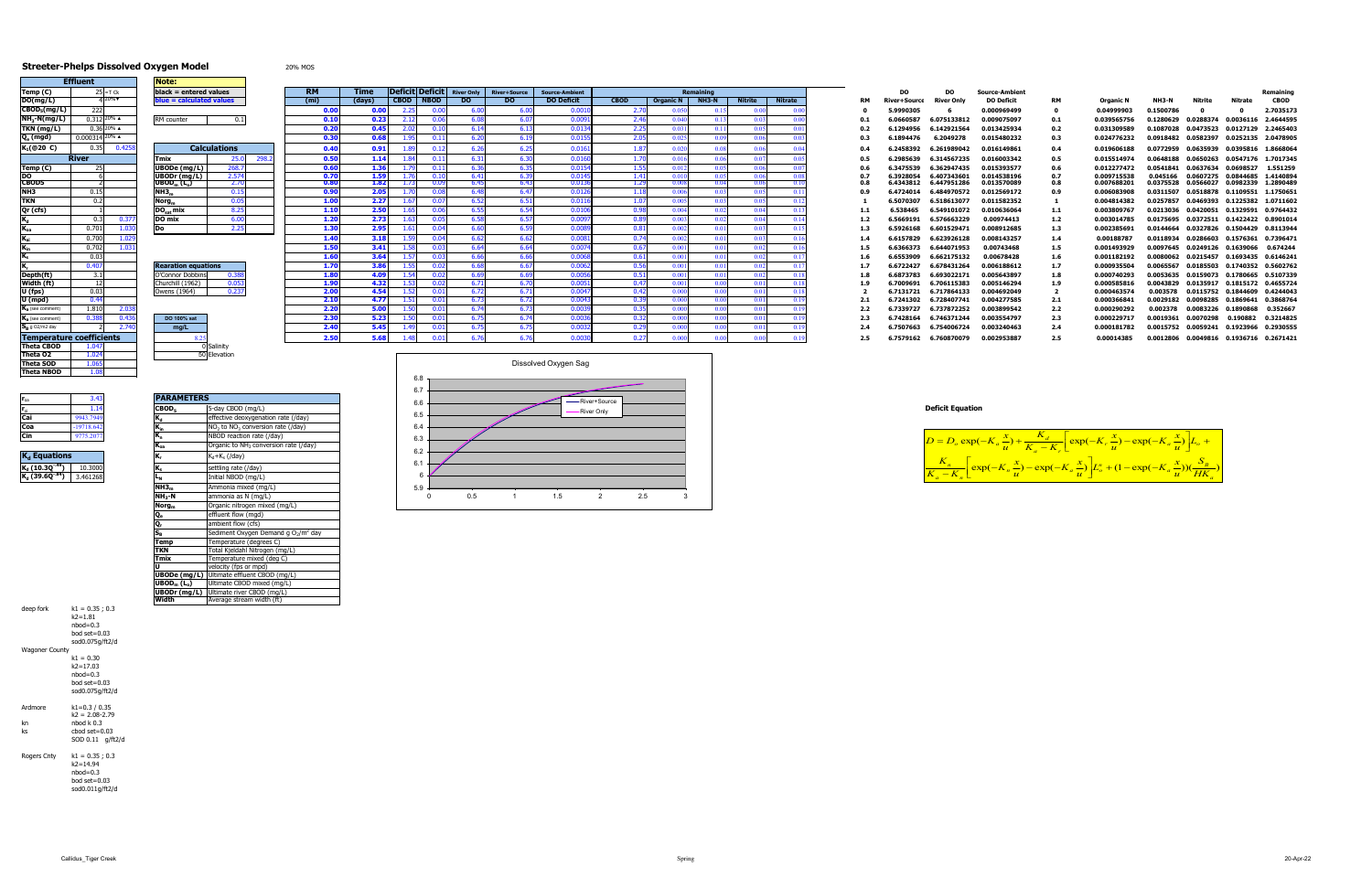|             |             | <b>IDeficitIDeficitI</b> River Only II | <b>River+Source</b> | <b>Source-Ambient</b> |             |                  | Remaining    |                |                |     | DO                  | <b>DO</b>         | <b>Source-Ambient</b> |           |                  |              |                                            |                       | Remaining   |
|-------------|-------------|----------------------------------------|---------------------|-----------------------|-------------|------------------|--------------|----------------|----------------|-----|---------------------|-------------------|-----------------------|-----------|------------------|--------------|--------------------------------------------|-----------------------|-------------|
| <b>CBOD</b> | <b>NBOD</b> | DO.                                    | DO.                 | <b>DO Deficit</b>     | <b>CBOD</b> | <b>Organic N</b> | <b>NH3-N</b> | <b>Nitrite</b> | <b>Nitrate</b> |     | <b>River+Source</b> | <b>River Only</b> | <b>DO Deficit</b>     | <b>RM</b> | <b>Organic N</b> | <b>NH3-N</b> | Nitrite                                    | Nitrate               | <b>CBOD</b> |
| 1.79        | 0.00        | 5.50                                   | 5.50                | 0.0007                | 2.70        | 0.050            | 0.15         | 0.00           |                |     | 5.4992729           | 5.5               | 0.000727124           |           | 0.04999903       | 0.1500786    |                                            | 0                     | 2.7035173   |
| 2.06        | 0.06        | 5.19                                   | 5.18                | 0.011                 | 2.39        | 0.033            | 0.11         | 0.04           |                | 0.1 | 5.1769026           | 5.188345585       | 0.011443011           | 0.1       | 0.033478414      | 0.1139794    | 0.0429385                                  | 0.0096813             | 2.3856002   |
| 2.18        | 0.08        | 5.04                                   | 5.03                | 0.0163                | 2.11        | 0.022            | 0.09         | 0.06           | -0.03          | 0.2 | 5.0268245           | 5.043170733       | 0.016346226           | 0.2       | 0.022416519      | 0.0853561    | 0.0611029  0.0312021  2.1050683            |                       |             |
| 2.23        | 0.09        | 4.99                                   | 4.97                | 0.018                 | 1.86        | 0.015            | 0.06         | 0.06           |                | 0.3 | 4.9729893           | 4.991027586       | 0.018038263           | 0.3       | 0.015009681      | 0.0632077    | 0.0649871  0.0568732  1.8575251            |                       |             |
| 2.24        | 0.08        | 4.99                                   | 4.97                | 0.018                 | 1.64        | 0.010            | 0.05         | 0.06           |                | 0.4 | 4.9710552           | 4.989062152       | 0.018006907           | 0.4       | 0.010050201      |              | 0.0463792 0.0612481 0.0824001 1.6390916    |                       |             |
| 2.22        | 0.07        | 5.01                                   | 5.00                | 0.017                 | 1.45        | 0.007            | 0.03         | 0.0            |                | 0.5 | 4.9954382           | 5.012535558       | 0.017097353           | 0.5       | 0.006729426      | 0.0337724    | 0.053966                                   | 0.1056098             | 1.4463444   |
| 2.20        | 0.06        | 5.05                                   | 5.03                | 0.0158                | 1.28        | 0.005            | 0.02         | 0.05           | 0.13           | 0.6 | 5.0316157           | 5.047400426       | 0.015784705           | 0.6       | 0.004505898      |              | 0.0244342  0.0455332  0.1256043  1.2762632 |                       |             |
| 2.17        | 0.05        | 5.09                                   | 5.07                | 0.0143                | 1.13        | 0.003            | 0.02         | 0.04           | 0.14           | 0.7 | 5.0715532           | 5.08588468        | 0.014331511           | 0.7       | 0.003017065      |              | 0.0175805 0.0372661 0.142214               |                       | 1.1261825   |
| 2.14        | 0.04        | 5.12                                   | 5.11                | 0.0129                | 0.99        | 0.002            | 0.01         | 0.03           |                | 0.8 | 5.1109887           | 5.123867479       | 0.012878758           | 0.8       | 0.00202017       | 0.0125888    | 0.0298155 0.1556531                        |                       | 0.9937503   |
| 2.11        | 0.03        | 5.16                                   | 5.15                | 0.0115                | 0.88        | 0.001            | 0.01         | 0.02           | $0.1^{\circ}$  | 0.9 | 5.1478258           | 5.159324177       | 0.011498372           | 0.9       | 0.001352668      | 0.0089768    | 0.0234373  0.1663108                       |                       | 0.8768914   |
| 2.09        | 0.02        | 5.19                                   | 5.18                | 0.0102                | 0.77        | 0.001            | 0.01         | 0.02           | $0.1^{\circ}$  |     | 5.1811857           | 5.191409132       | 0.010223459           |           | 0.000905721      |              | 0.0063775  0.0181644  0.1746299  0.7737743 |                       |             |
| 2.06        | 0.02        | 5.22                                   | 5.21                | 0.0091                | 0.68        | 0.001            | 0.00         | 0.01           | 0.18           | 1.1 | 5.2108531           | 5.219918752       | 0.009065668           | 1.1       | 0.000606454      | 0.004516     | 0.0139147  0.1810404  0.6827832            |                       |             |
| 2.04        | 0.01        | 5.24                                   | 5.24                | 0.008                 | 0.60        | 0.000            | 0.00         | 0.01           | 0.19           | 1.2 | 5.2369556           | 5.244980721       | 0.008025118           | 1.2       | 0.00040607       | 0.0031885    |                                            | 0.0105555   0.1859276 | 0.6024921   |
| 2.02        | 0.01        | 5.27                                   | 5.26                | 0.007                 | 0.53        | 0.000            | 0.00         | 0.01           | 0.19           | 1.3 | 5.2597812           | 5.266877194       | 0.007096042           | 1.3       | 0.000271897      |              | 0.0022453  0.0079407  0.1896198  0.5316427 |                       |             |
| 2.00        | 0.01        | 5.29                                   | 5.28                | 0.0063                | 0.47        | 0.000            | 0.00         | 0.01           | 0.19           | 1.4 | 5.2796769           | 5.28594682        | 0.006269958           | 1.4       | 0.000182057      | 0.0015773    | 0.0059307                                  | 0.1923876             | 0.4691248   |
| 1.99        | 0.01        | 5.30                                   | 5.30                | 0.0055                | 0.41        | 0.000            | 0.00         | 0.00           |                | 1.5 | 5.2969953           | 5.302532688       | 0.005537421           | 1.5       | 0.000121902      |              | 0.0011056 0.0044016 0.1944485 0.4139586    |                       |             |
| 1.98        | 0.00        | 5.32                                   | 5.31                | 0.0049                | 0.37        | 0.000            | 0.00         | 0.00           | 0.20           | 1.6 | 5.3120677           | 5.316956621       | 0.004888967           | 1.6       | 8.16233E-05      | 0.0007735    | 0.0032486 0.1959739                        |                       | 0.3652796   |
| 1.96        | 0.00        | 5.33                                   | 5.33                | 0.0043                | 0.32        | 0.000            | 0.00         | 0.00           |                | 1.7 | 5.3251927           | 5.32950825        | 0.004315589           | 1.7       | 5.46534E-05      | 0.0005401    | 0.0023858                                  | 0.197097              | 0.3223249   |
| 1.95        | 0.00        | 5.34                                   | 5.34                | 0.0038                | 0.28        | 0.000            | 0.00         | 0.00           | 0.20           | 1.8 | 5.3366331           | 5.340442094       | 0.003808966           | 1.8       | 3.65949E-05      |              | 0.0003766  0.0017444  0.1979201            |                       | 0.2844215   |
| 1.94        | 0.00        | 5.35                                   | 5.35                | 0.003                 | 0.25        | 0.000            | 0.00         | 0.00           |                | 1.9 | 5.3466172           | 5.349978732       | 0.003361537           | 1.9       | 2.45033E-05      |              | 0.0002621 0.0012703 0.1985207              |                       | 0.2509753   |
| 1.94        | 0.00        | 5.36                                   | 5.36                | 0.003                 | 0.22        | 0.000            | 0.00         | 0.00           | 0.20           |     | 5.3553413           | 5.358307854       | 0.002966508           |           | 1.64069E-05      | 0.0001822    | 0.0009217 0.1989573                        |                       | 0.2214621   |
| 1.93        | 0.00        | 5.37                                   | 5.36                | 0.002                 | 0.20        | 0.000            | 0.00         | 0.00           |                | 2.1 | 5.3629742           | 5.365591964       | 0.002617811           | 2.1       | 1.09858E-05      | 0.0001265    | 0.0006665                                  | 0.1992736             | 0.1954195   |
| 1.92        | 0.00        | 5.37                                   | 5.37                | 0.0023                | 0.17        | 0.000            | 0.00         | 0.00           |                | 2.2 | 5.3696601           | 5.371970115       | 0.002310052           | 2.2       | 7.35587E-06      |              | 8.768E-05 0.0004806                        | 0.199502              | 0.1724394   |
| 1.92        | 0.00        | 5.38                                   | 5.38                | 0.002                 | 0.15        | 0.000            | 0.00         | 0.00           |                | 2.3 | 5.3755229           | 5.377561353       | 0.002038445           | 2.3       | 4.92535E-06      | 6.072E-05    | 0.0003455  0.1996665  0.1521616            |                       |             |
| 1.91        | 0.00        | 5.38                                   | 5.38                | 0.001                 | 0.13        | 0.000            | 0.00         | 0.00           |                | 2.4 | 5.380669            | 5.382467759       | 0.001798758           | 2.4       | 3.29792E-06      | 4.2E-05      |                                            | 0.0002478 0.1997846   | 0.1342683   |
| 1.91        | 0.00        | 5.39                                   | 5.39                | 0.001                 | 0.12        | 0.000            |              | 0.00           | 0.20           | 2.5 | 5.3851898           | 5.386777069       | 0.001587245           | 2.5       | 2.20823E-06      |              | 2.903E-05  0.0001772  0.1998691  0.1184792 |                       |             |
|             |             |                                        |                     |                       |             |                  |              |                |                |     |                     |                   |                       |           |                  |              |                                            |                       |             |

#### **Streeter-Phelps Dissolved Oxygen Model** 20% MOS

|                                       | <b>Effluent</b>           |                         | Note:                                        |                 |
|---------------------------------------|---------------------------|-------------------------|----------------------------------------------|-----------------|
| Temp (C)                              |                           | $32 = T$ Ck             | black = entered values                       |                 |
| DO(mg/L)                              |                           | 4 20%▼                  | blue = calculated values                     |                 |
| $CBOD_5(mg/L)$                        | 222                       |                         |                                              |                 |
| $NH_3-N(mg/L)$                        |                           | $0.312$ 20% $\triangle$ | RM counter                                   |                 |
| TKN (mg/L)                            |                           | $0.36$ 20% $\triangle$  |                                              |                 |
| $Q_{\rm e}$ (mgd)                     | $0.000314$ <sup>20%</sup> |                         |                                              |                 |
| K <sub>1</sub> (@20 C)                | 0.35                      | 0.5604                  | <b>Calculation</b>                           |                 |
|                                       | <b>River</b>              |                         | <b>Tmix</b>                                  |                 |
| Temp (C)                              | 32                        |                         | UBODe (mg/L)                                 | $\overline{26}$ |
| DO                                    | 5.5                       |                         | <b>UBODr</b> (mg/L)                          | 2.              |
| CBOD5                                 | 2                         |                         | $\mathsf{UBOD}_\mathsf{m}$ (L <sub>o</sub> ) |                 |
| NH <sub>3</sub>                       | 0.15                      |                         | NH3 <sub>m</sub>                             |                 |
| <b>TKN</b>                            | 0.2                       |                         | Norg <sub>m</sub>                            |                 |
| $Qr$ (cfs)                            | 1                         |                         | DO <sub>sat</sub> mix                        |                 |
| K,                                    | 0.3                       | 0.521                   | DO mix                                       |                 |
| $\overline{\mathsf{K}}_{\mathrm{oa}}$ | 0.701                     | 1.765                   | Do                                           |                 |
| $K_{ai}$                              | 0.700                     | 1.763                   |                                              |                 |
| $K_{in}$                              | 0.702                     | 1.768                   |                                              |                 |
| K,                                    | 0.03                      |                         |                                              |                 |
| K,                                    | 0.551                     |                         | <b>Rearation equations</b>                   |                 |
| Depth(ft)                             | 3.1                       |                         | O'Connor Dobbins                             | 0.              |
| Width (ft)                            | 12                        |                         | Churchill (1962)                             | 0.              |
| U (fps)                               | 0.03                      |                         | Owens (1964)                                 | Ō.              |
| U (mpd)                               | 0.44                      |                         |                                              |                 |
| $K_a$ (see comment)                   | 1.810                     | 2.406                   |                                              |                 |
| $K_a$ (see comment)                   | 0.388                     | 0.515                   | DO 100% sat                                  |                 |
| $S_R$ q O2/m2 day                     | $\overline{2}$            | 4.258                   | mg/L                                         |                 |
| <b>Temperature coefficients</b>       |                           |                         | 7.29                                         |                 |
| <b>Theta CBOD</b>                     | 1.047                     |                         |                                              | 0 Salinity      |
| Theta 02                              | 1.024                     |                         | 50                                           | Elevation       |
| Theta SOD                             | 1.065                     |                         |                                              |                 |
| <b>Theta NBOD</b>                     | 1.08                      |                         |                                              |                 |

| Temp (C)                              |                                       | $32$ = T Ck            | $black = entered values$           |                     |                   |        |             |      |      | <b>Deficit Deficit</b> River Only River+Source | Source-Ambient    |             |                | <b>Remaining</b>  |         |                |     |                     | DO                | <b>Source-Ambient</b> |     |             |           |  | Remaining                                  |
|---------------------------------------|---------------------------------------|------------------------|------------------------------------|---------------------|-------------------|--------|-------------|------|------|------------------------------------------------|-------------------|-------------|----------------|-------------------|---------|----------------|-----|---------------------|-------------------|-----------------------|-----|-------------|-----------|--|--------------------------------------------|
| DO(mg/L)                              |                                       | $420\%$ v              | $blue = calculated values$         |                     | (m <sub>i</sub> ) | (days) | CBOD   NBOD |      | DO.  | DO.                                            | <b>DO Deficit</b> | <b>CBOD</b> |                | Organic N   NH3-N | Nitrite | <b>Nitrate</b> | RM  | <b>River+Source</b> | <b>River Only</b> | <b>DO Deficit</b>     | RM  | Organic I   |           |  | <b>CBOD</b>                                |
| CBOD <sub>5</sub> (mg/L)              |                                       |                        |                                    |                     | 0.00              |        |             |      |      |                                                | 0.000             |             |                |                   |         |                |     | 5.4992729           | 5.5               | 0.000727124           |     | 0.04999903  | 0.1500786 |  | 2.7035173                                  |
| NH <sub>3</sub> -N(mg/L)              | $0.312$ 20% $\triangle$               |                        | RM counter                         | 0.1                 | 0.10              | 0.23   |             | 0.06 | 5.19 | 5.18                                           | 0.011             |             |                |                   |         |                |     | 5.1769026           | 5.188345585       | 0.011443011           |     | 0.033478414 |           |  | 0.1139794  0.0429385  0.0096813  2.3856002 |
| TKN (mg/L)                            |                                       | $0.3620\%$ $\triangle$ |                                    |                     |                   | 0.45   | 2.18        |      |      | 5.03                                           | 0.016             | 2.11        | 0.022          |                   |         |                |     | 5.0268245           | 5.043170733       | 0.016346226           | 0.2 | 0.022416519 |           |  | 0.0853561  0.0611029  0.0312021  2.1050683 |
| Q <sub>e</sub> (mgd)                  | $0.000314$ <sup>20%</sup> $\triangle$ |                        |                                    |                     | 0.30              | 0.68   | 2.23        |      | 4.99 | 4.97                                           | 0.018             |             |                |                   |         |                |     | 4.9729893           | 4.991027586       | 0.018038263           | 0.3 | 0.015009681 |           |  | 0.0632077 0.0649871 0.0568732 1.8575251    |
| K1(@20 C)                             |                                       | 0.5604                 |                                    | <b>Calculations</b> | 0.40              | 0.91   |             |      | 4.99 | 4.97                                           | 0.018             | 1.64        |                |                   |         |                |     | 4.9710552           | 4.989062152       | 0.018006907           |     | 0.010050201 |           |  | 0.0463792  0.0612481  0.0824001  1.6390916 |
|                                       | <b>River</b>                          |                        | 'mix                               |                     | 0.50              | 1.14   | 2.27        |      |      |                                                | 0.017             | 1.45        |                |                   |         |                |     | 4.9954382           | 5.012535558       | 0.017097353           | 0.5 | 0.006729426 |           |  | 0.0337724  0.053966  0.1056098  1.4463444  |
| Temp (C)                              |                                       |                        | JBODe (mg/L)                       |                     | 0.60              | 1.36   | 2.20        |      |      |                                                | 0.0158            | 1.28        | $0.00^{\circ}$ |                   |         |                |     | 5.0316157           | 5.047400426       | 0.015784705           |     | 0.004505898 |           |  | 0.0244342  0.0455332  0.1256043  1.2762632 |
|                                       |                                       |                        | JBODr (mg/L)                       | 2.574               | 0.70              |        |             |      |      |                                                | 0.014             |             | -0.00          |                   |         |                |     | 5.0715532           | 5.08588468        | 0.014331511           |     | 0.003017065 |           |  | 0.0175805 0.0372661 0.142214 1.1261825     |
| <b>CBOD5</b>                          |                                       |                        | BOD <sub>m</sub> (L <sub>o</sub> ) |                     | 0.80              | 1.82   | 2.14        |      |      | 5.11                                           | 0.0129            | 0.99        | 0.002          |                   |         |                |     | 5.1109887           | 5.123867479       | 0.012878758           |     | 0.0020201   |           |  | 0.0125888  0.0298155  0.1556531  0.9937503 |
| NH3                                   | 0.15                                  |                        | NH3,,                              | 0.15                | 0.90              | 2.05   | 2.11        |      | 5.16 | 5.15                                           | 0.0115            | 0.88        | $0.00^{\circ}$ |                   |         |                |     | 5.1478258           | 5.159324177       | 0.011498372           |     | 0.001352668 |           |  | 0.0089768  0.0234373  0.1663108  0.8768914 |
| TKN                                   |                                       |                        | Nora                               | 0.05                | 1.00              | 2.27   | 2.09        |      |      |                                                | 0.010             | 0.77        | 0.00           |                   |         |                |     | 5.1811857           | 5.191409132       | 0.010223459           |     | 0.000905721 |           |  | 0.0063775  0.0181644  0.1746299  0.7737743 |
| Qr (cfs)                              |                                       |                        | $DO_{est}$ mix                     |                     | 1.10              | 2.50   |             |      |      | 5.21                                           | 0.009             |             | $0.00^{\circ}$ |                   |         |                |     | 5.2108531           | 5.219918752       | 0.009065668           |     | 0.000606454 |           |  | 0.004516  0.0139147  0.1810404  0.6827832  |
|                                       | 0.3                                   |                        | DO mix                             | 5.50                | 1.20              | 2.73   | 2.04        |      | 5.24 | 5.24                                           | 0.0080            | 0.60        | -0.000         |                   |         |                |     | 5.2369556           | 5.244980721       | 0.008025118           |     | 0.00040607  |           |  | 0.0031885  0.0105555  0.1859276  0.6024921 |
|                                       | 0.701                                 |                        |                                    | 1.79                | 1.30              | 2.95   |             |      | 5.21 |                                                | 0.0071            | 0.53        | 0.000          |                   |         |                |     | 5.2597812           | 5.266877194       | 0.007096042           |     | 0.000271897 |           |  | 0.0022453  0.0079407  0.1896198  0.5316427 |
|                                       | 0.700                                 |                        |                                    |                     | 1.40              | 3.18   |             |      |      |                                                | 0.006             | 0.47        |                |                   |         |                |     | 5.2796769           | 5.28594682        | 0.006269958           |     | 0.000182057 |           |  | 0.0015773  0.0059307  0.1923876  0.4691248 |
|                                       | 0.702                                 |                        |                                    |                     | 1.50              | 3.41   |             |      |      |                                                | 0.0055            | 0.41        | 0.000          |                   |         |                |     | 5.2969953           | 5.302532688       | 0.005537421           |     | 0.000121902 |           |  | 0.0011056  0.0044016  0.1944485  0.4139586 |
|                                       | 0.03                                  |                        |                                    |                     | 1.60              | 3.64   |             | 0.00 | 5.32 | 5.31                                           | 0.0049            | 0.37        | 0.000          |                   | -0.00   |                |     | 5.3120677           | 5.316956621       | 0.004888967           |     | 8.16233E-05 |           |  | 0.0007735  0.0032486  0.1959739  0.3652796 |
|                                       | 0.551                                 |                        | <b>Rearation equations</b>         |                     | 1.70              | 3.86 L |             |      |      | 5.33                                           | 0.0043            | 0.32        |                |                   |         |                |     | 5.3251927           | 5.32950825        | 0.004315589           |     | 5.46534E-05 |           |  | 0.0005401  0.0023858  0.197097  0.3223249  |
| Depth(ft)                             |                                       |                        | Connor Dobbins                     |                     | 1.80              | 4.09   |             |      | 5.34 |                                                | 0.0031            | 0.28        | 0.000          |                   |         |                |     | 5.336633            | 5.340442094       | 0.003808966           |     | 3.65949E-05 |           |  | 0.0003766  0.0017444  0.1979201  0.2844215 |
| Width (ft)                            |                                       |                        | Churchill (1962)                   |                     | 1.90              | 4.32   |             |      |      |                                                | 0.003             | 0.25        | -0.000         |                   |         |                |     | 5.3466172           | 5.349978732       | 0.003361537           |     | 2.45033E-05 |           |  | 0.0002621 0.0012703 0.1985207 0.2509753    |
| U (fps)                               | 0.03                                  |                        | ) wens (1964)                      | 0.237               | 2.00              | 4.54   | 1.94        | 0.00 | 5.36 |                                                | 0.003             | 0.22        | 0.00(          |                   | -0.00   |                |     | 5.3553413           | 5.358307854       | 0.002966508           |     | 1.64069E-05 |           |  | 0.0001822 0.0009217 0.1989573 0.2214621    |
| U (mpd)                               |                                       |                        |                                    |                     | 2.10              | 4.77   |             |      |      |                                                | n nn              |             |                |                   |         |                |     | 5.3629742           | 5.365591964       | 0.002617811           |     | 1.09858E-05 |           |  | 0.0001265  0.0006665  0.1992736  0.1954195 |
| $K_a$ (see comment)                   | 1.810                                 | 2.406                  |                                    |                     | 2.20              | 5.00   | 1.92        | 0.00 | 5.37 | 5.37                                           | 0.002             | 0.17        | 0.00(          |                   |         |                | 2.2 | 5.3696601           | 5.371970115       | 0.002310052           | 2.2 | 7.35587E-06 | 8.768E-05 |  | 0.0004806  0.199502  0.1724394             |
| $K_a$ (see comment)                   |                                       |                        | DO 100% sat                        |                     | 2.30              | 5.23   |             |      | 5.38 |                                                | 0.002             | 0.15        | 0.00(          |                   |         |                |     | 5.3755229           | 5.377561353       | 0.002038445           | 2.3 | 4.92535E-06 |           |  | 6.072E-05  0.0003455  0.1996665  0.1521616 |
| $\mathbf{S}_{\mathbf{B}}$ g O2/m2 day |                                       |                        | mg/L                               |                     | 2.40              | 5.45   |             |      |      |                                                | 0.001             |             | 0.000          |                   |         |                |     | 5.380669            | 5.382467759       | 0.001798758           | 2.4 | 3.29792E-06 | 4.2E-05   |  | 0.0002478  0.1997846  0.1342683            |
| <b>Temperature coefficients</b>       |                                       |                        |                                    |                     | 2.50              | 5.68   |             |      |      |                                                | 0.001             | 0.12        |                |                   |         |                | 2.5 | 5.3851898           | 5.386777069       | 0.001587245           | 2.5 | 2.20823E-06 |           |  | 2.903E-05  0.0001772  0.1998691  0.1184792 |
| Theta CROD $1047$                     |                                       |                        |                                    |                     |                   |        |             |      |      |                                                |                   |             |                |                   |         |                |     |                     |                   |                       |     |             |           |  |                                            |

| $r_{\rm oa}$ | 3.43       | <b>PARAMETERS</b> |
|--------------|------------|-------------------|
| $r_{oi}$     | 1.14       | CBOD <sub>5</sub> |
| Cai          | 9943.7949  | ĸ,                |
| Coa          | -19718.642 | K,                |
| Cin          | 9775.2077  | n,                |

| $K_d$ Equations                   |          |
|-----------------------------------|----------|
| $K_d (10.30^{-49})$               | 10.3000  |
| $K_d$ (39.60 $\overline{^{84}}$ ) | 3.461268 |

| $r_{oa}$                                | 3.43         | <b>PARAMETERS</b>                   |                                                           |
|-----------------------------------------|--------------|-------------------------------------|-----------------------------------------------------------|
| r <sub>oi</sub>                         | 1.14         | CBOD <sub>5</sub>                   | 5-day CBOD (mg/L)                                         |
| Cai                                     | 9943.7949    | K,                                  | effective deoxygenation rate (/day)                       |
| Coa                                     | $-19718.642$ | $K_{in}$                            | NO <sub>2</sub> to NO <sub>3</sub> conversion rate (/day) |
| Cin                                     | 9775.2077    | $K_n$                               | NBOD reaction rate (/day)                                 |
|                                         |              | $K_{\alpha a}$                      | Organic to NH <sub>3</sub> conversion rate (/day)         |
| K <sub>d</sub> Equations                |              | K,                                  | $K_d+K_s$ (/day)                                          |
| K <sub>d</sub> (10.3Q <sup>-.49</sup> ) | 10.3000      | K,                                  | settling rate (/day)                                      |
| K <sub>d</sub> (39.6Q <sup>-84</sup> )  | 3.461268     | L <sub>N</sub>                      | Initial NBOD (mg/L)                                       |
|                                         |              | NH3 <sub>m</sub>                    | Ammonia mixed (mg/L)                                      |
|                                         |              | NH <sub>3</sub> -N                  | ammonia as N (mg/L)                                       |
|                                         |              | Norg <sub>m</sub>                   | Organic nitrogen mixed (mg/L)                             |
|                                         |              | Q,                                  | effluent flow (mgd)                                       |
|                                         |              | Q,                                  | ambient flow (cfs)                                        |
|                                         |              | $S_{\rm B}$                         | Sediment Oxygen Demand g $O2/m2$ day                      |
|                                         |              | Temp                                | Temperature (degrees C)                                   |
|                                         |              | <b>TKN</b>                          | Total Kjeldahl Nitrogen (mg/L)                            |
|                                         |              | <b>Tmix</b>                         | Temperature mixed (deg C)                                 |
|                                         |              | U                                   | velocity (fps or mpd)                                     |
|                                         |              | $\overline{\text{UBODe}}$ (mg/L)    | Ultimate effluent CBOD (mq/L)                             |
|                                         |              | UBOD <sub>m</sub> (L <sub>0</sub> ) | Ultimate CBOD mixed (mg/L)                                |
|                                         |              | UBODr (mg/L)                        | Ultimate river CBOD (mg/L)                                |
|                                         |              | Width                               | Average stream width (ft)                                 |

|               | 50 Elevation                                      |     |     | Dissolved Oxygen Sag |               |     |  |  |                         |
|---------------|---------------------------------------------------|-----|-----|----------------------|---------------|-----|--|--|-------------------------|
|               |                                                   | 5.6 |     |                      |               |     |  |  |                         |
| <b>METERS</b> |                                                   | 5.5 |     |                      | -River+Source |     |  |  |                         |
|               | 5-day CBOD (mg/L)                                 | 5.4 |     |                      | -River Only   |     |  |  | <b>Deficit Equation</b> |
|               | effective deoxygenation rate (/day)               |     |     |                      |               |     |  |  |                         |
|               | $NO2$ to $NO3$ conversion rate (/day)             | 5.3 |     |                      |               |     |  |  |                         |
|               | NBOD reaction rate (/day)                         | 5.2 |     |                      |               |     |  |  |                         |
|               | Organic to NH <sub>3</sub> conversion rate (/day) |     |     |                      |               |     |  |  | $D = D_o \exp(r$        |
|               | $K_d+K_s$ (/day)                                  | 5.1 |     |                      |               |     |  |  | $K_n$                   |
|               | settling rate (/day)                              |     |     |                      |               |     |  |  | $\vert$ ex              |
|               | Initial NBOD (mg/L)                               |     |     |                      |               |     |  |  | $K_a - K_n$             |
|               | Ammonia mixed (mg/L)                              | 4.9 |     |                      |               |     |  |  |                         |
|               | ammonia as N (mg/L)                               |     | 0.5 | 1.5                  |               | 2.5 |  |  |                         |

| deep fork      | $k1 = 0.35 : 0.3$<br>k2=1.81<br>$n$ hod=0.3<br>$b$ od set= $0.03$<br>sod0.075q/ft2/d |
|----------------|--------------------------------------------------------------------------------------|
| Wagoner County |                                                                                      |
|                | $k1 = 0.30$<br>k2=17.03<br>$n$ hod=0.3<br>$b$ od set=0.03<br>sod0.075a/ft2/d         |
| Ardmore        | k1=0.3 / 0.35                                                                        |
|                | $k = 2.08 - 2.79$                                                                    |
| kn             | $n$ hod $k$ 0.3                                                                      |
| ks             | chod $set = 0.03$                                                                    |
|                | SOD 0.11<br>a/ft2/d                                                                  |

Rogers Cnty k1 = 0.35 ; 0.3 k2=14.94 nbod=0.3 bod set=0.03 sod0.011g/ft2/d



 $\exp(-K_n \stackrel{\sim}{\rightarrow}) - \exp(-K_n \stackrel{\sim}{\rightarrow})L_n^n + (1 - \exp(-K_n \stackrel{\sim}{\rightarrow}))(\frac{\sim B}{\sim}$  $\exp(-K_a -) + \frac{d}{\pi} \exp(-K_b -) - \exp(-K_a -)$ *a*  $\int_{a}^{R_n} \frac{\exp(-K_n \frac{\lambda}{u}) - \exp(-K_a \frac{\lambda}{u})}{\mu} \cdot \int_{a}^{B_n} \frac{F_n}{F_n} \cdot \frac{F_n}{F_n} \cdot \frac{F_n}{F_n} \cdot \frac{F_n}{F_n}$  $\frac{a}{a}$  -  $K_r$   $\left[\begin{array}{ccc} & 1 & \cdots & f \\ & & \ddots & \end{array} \right]$  *i*  $\left[\begin{array}{ccc} & 1 & \cdots & f \\ & & & \end{array} \right]$  *i*  $\left[\begin{array}{ccc} & & \cdots & f \\ & & & \end{array} \right]$ *HK*  $\frac{x}{u}$ )) $(\frac{S}{Hi})$  $\frac{x}{u}$ )  $\left| L^n_a + (1 - \exp(-K_a \frac{x}{u})) \right|$  $\frac{x}{u}$ ) – exp(– $K_a \frac{x}{u}$  $\frac{L}{u}$ <sup>L</sup>  $\frac{x}{u}$ ) – exp(– $K_a \frac{x}{u}$  $\left| \frac{K_d}{K_s - K_s} \right| \exp(-K_r) \frac{x}{u}$  $(\frac{x}{u}) + \frac{K}{K_a}$  $\frac{K_n}{K_n} \left[ \exp(-K_n \frac{x}{u}) - \exp(-K_a \frac{x}{u}) \right] L_0^n + (1 - \exp(-\frac{X_n}{u}))$  $= D_o \exp(-K_a \frac{x}{u}) + \frac{K_d}{K_a - K_r} \left[ \exp(-K_r \frac{x}{u}) - \exp(-K_a \frac{x}{u}) \right] L_o +$